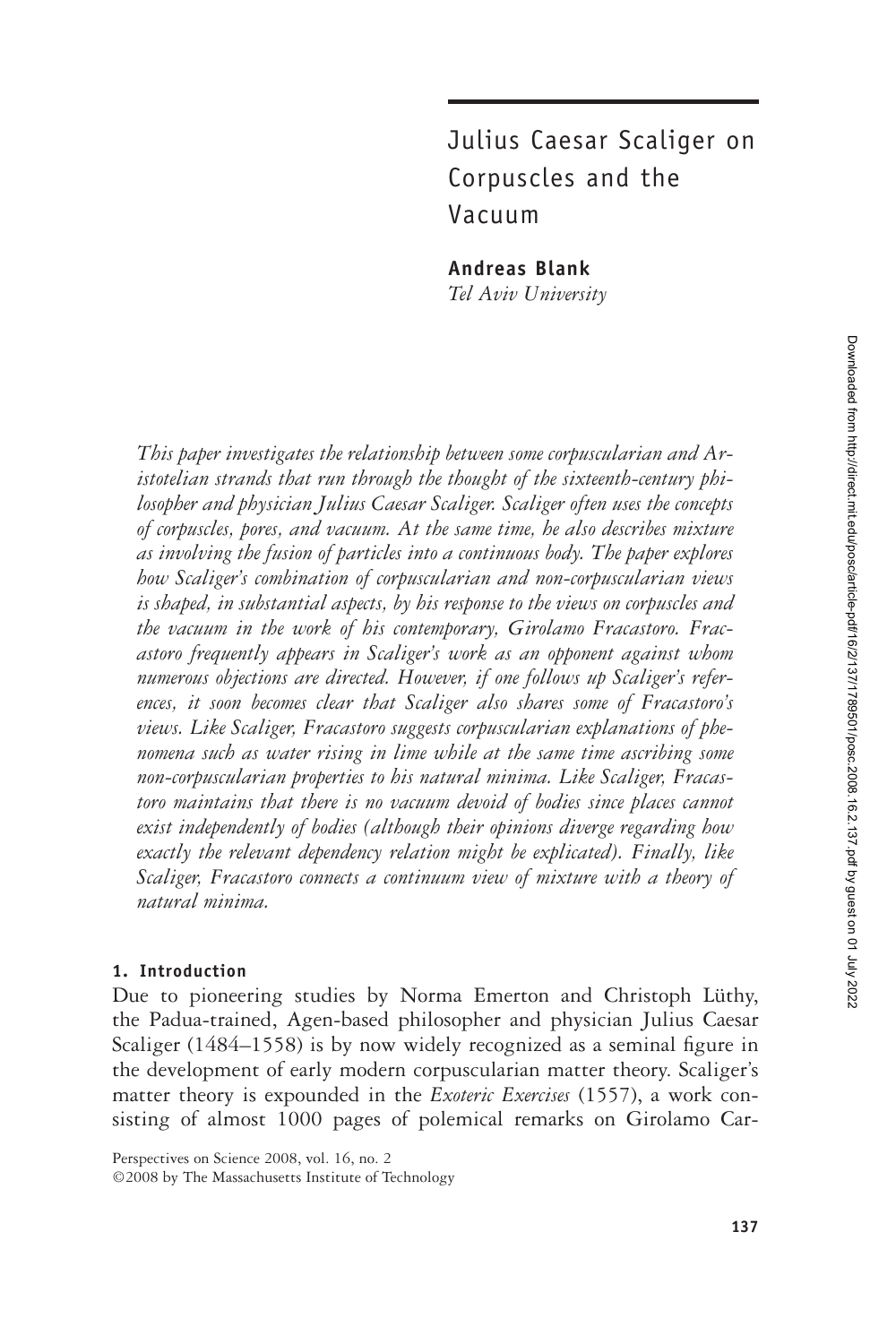dano's *On Subtlety* (1550). As Ian Maclean has pointed out, there is a strongly sceptical strand to Cardano's and Scaliger's conceptions of subtlety (Maclean 1983, especially pp. 146–147; Maclean, 1984). Cardano devotes an entire book to "useless subtleties" (Cardano [1550] 1663, pp. 587– 592). Likewise, Scaliger laments the weakness of the human mind in gaining insight into eternal things (EE, fol. 2r). He takes an agnostic stance towards some issues in natural philosophy and metaphysics, e.g., as to the causes of the motion of the heart (EE, fol. 417r) or as to the nature of the union of soul and body (EE, fol. 416r). Nevertheless, like the twenty other books of Cardano's *On Subtlety,* Scaliger's *Exoteric Exercises* contains a wealth of miscellaneous remarks on an exhaustive variety of topics in metaphysics and natural history and, as many of his marginal notes indicate, Scaliger felt that he had something subtle to say about these topics. $<sup>1</sup>$ </sup>

The presence of both Aristotelian and corpuscularian strands in Scaliger's matter theory explains why recent interpretations of his metaphysics of nature differ widely. On one side, Emerton emphasizes the importance of the concept of *minima naturalia* in Scaliger's thought. She writes that "[o]f all the distinctions between minimism and atomism, the most important and fundamental was that minimism was indissolubly tied to the concept of form, which supplied the basic definition of the scholastic *minimum naturale* as the unit material embodiment of the form" (Emerton 1984, pp. 90–91; see also Maier 1949, pp. 181–182). According to Emerton, it is Scaliger who, alongside Agostino Nifo (1473–1538) and Jacopo Zabarella the elder (1532–1589), did most to develop minimism in the sixteenth century (ibid., p. 92). Emerton maintains that minimism is not intended to function as a comprehensive matter theory but rather provides explanations of a limited range of phenomena, in particular in chemistry (ibid., pp. 101–102). According to her reading, Scaliger suggests a minimist definition of mixture, when he writes: "mixtion is the motion of the minimum bodies so that union is achieved" (ibid., p. 101; see Scaliger 1557 [henceforth: EE], fol.  $143v$ .<sup>2</sup>

By contrast, Lüthy maintains that "much in the *Exercitationes* is utterly un-Aristotelian, notably the doctrines of the temporal creation *ex nihilo*

1. The full title of Scaliger's book implies that it is the fifteenth in a series of *Exoteric Exercises* about various other matters—but no trace is left of any of the fourteen other volumes. Scaliger's son Silvius Caesar reports that the household of his father, who died deeply in debts, was sacked by his creditors who took anything of value, including his manuscripts, with them (see Scaliger 1584, p. 81). Maybe, just maybe, the fourteen other volumes did exist, but probably we will never know. On the creation of Scaliger's autobiographical myths, see Billanovich 1968.

2. "Mistio est motus corporum minimorum ad mutuum contactum, ut fiat unio."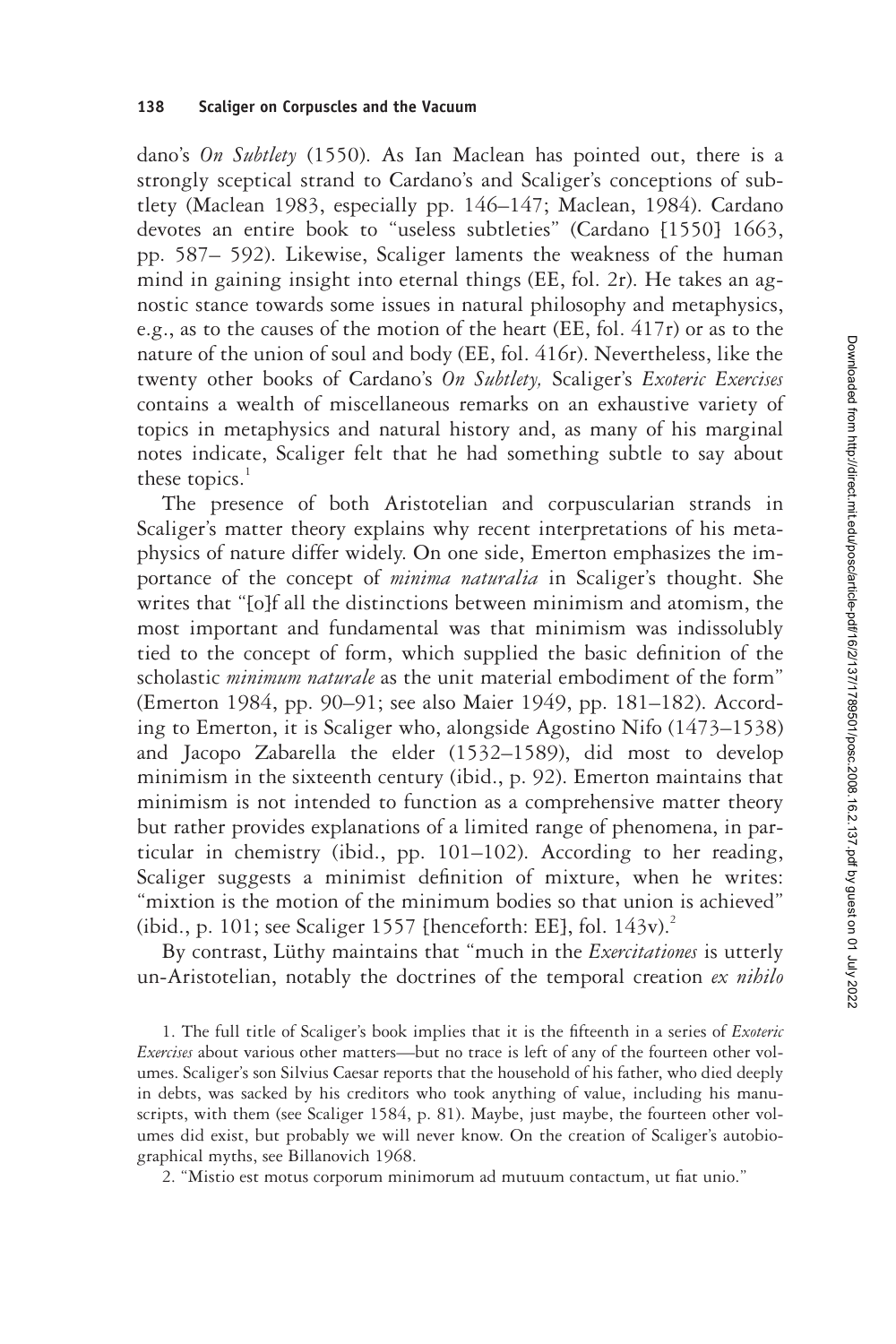of the world; of the substantial independence of prime matter; of the vacuum; of space; and of the soul" (Lüthy 2001, p. 548).<sup>3</sup> According to his reading, "[a]lthough Scaliger explicitly condemns atomism, his *Exercitationes* contain numerous explanations of natural phenomena that rely on pores and particles, *minima* and *vacua* . . ." (ibid., p. 549). On the basis of passages invoking pores and particles, *minima* and *vacua,* Lüthy claims that there is a "corpuscularian treatment of matter theory" in Scaliger's work and that this derives from the corpuscularian views in the Fourth Book of the Aristotelian *Meteorology* (ibid.). In Lüthy's view, the following are examples of such corpuscularian explanations of natural phenomena: "the structure of the *minima naturalia* in an anvil is so dense that it cannot be further condensed  $\dots$ , fire is stronger or weaker depending on whether its particles are close or farther apart . . . , the varying density of *minimae partes* in substances explains their specific properties . . . , [and] some substances have round or oblong *corpuscula*" (ibid., p. 550).<sup>4</sup> Lüthy concedes that in his official definition of mixture, Scaliger does not regard *corpora minima* as atoms, "first, because atoms can only be contiguous to each other, while mixtures are continuous, and second, because adjacent atoms cannot form a new mixture, whereas 'the form of a mixture is different from that of the element.'" Nevertheless, Lüthy claims that "frequently in his *Exercitationes,* Scaliger views these 'minimal bodies' as independently existing corpuscles having certain shapes and as touching each other contiguously, but not continuously, with small interstitial voids filling the remaining spaces" (ibid., p. 551).

In what follows, I suggest that Scaliger's numerous references to Girolamo Fracastoro (ca. 1478–1553) give important clues for understanding Scaliger's conception of corpuscles and the vacuum. Fracastoro had an important role in early modern life sciences with his views on the constitution of matter that laid the foundation for his medical theories, especially his theory of contagion and disease. In his *On Contagion* (1546), he develops the view that diseases that traditionally had been ascribed to influences of the air and the receptivity of the organism are in fact caused by minimal particles *(particula minima)* (Fracastoro [1546] 1550, pp. 218– 219; see Hirai 2005, pp. 74–80). Moreover, in *On the Sympathy and Antipa-*

3. On the creation of the world, see EE, fol. 17r–v; on the substantiality of prime matter, see EE, fol. 467r–v. By contrast, Raimondi 2003 maintains that Scaliger's thought is in line with the Scholastic tradition also in a variety of respects such as creationism, providentialism, and teleology.

4. On the closeness of particles in fire, see EE, fol. 20v. Clericuzio, too, holds that Scaliger interpreted *minima* as particles (see Clericuzio 2000, pp. 9; 11–13). On the influence of Scaliger on Gaston DuClo's corpuscularian alchemy, see Principe 1998, pp. 189–190.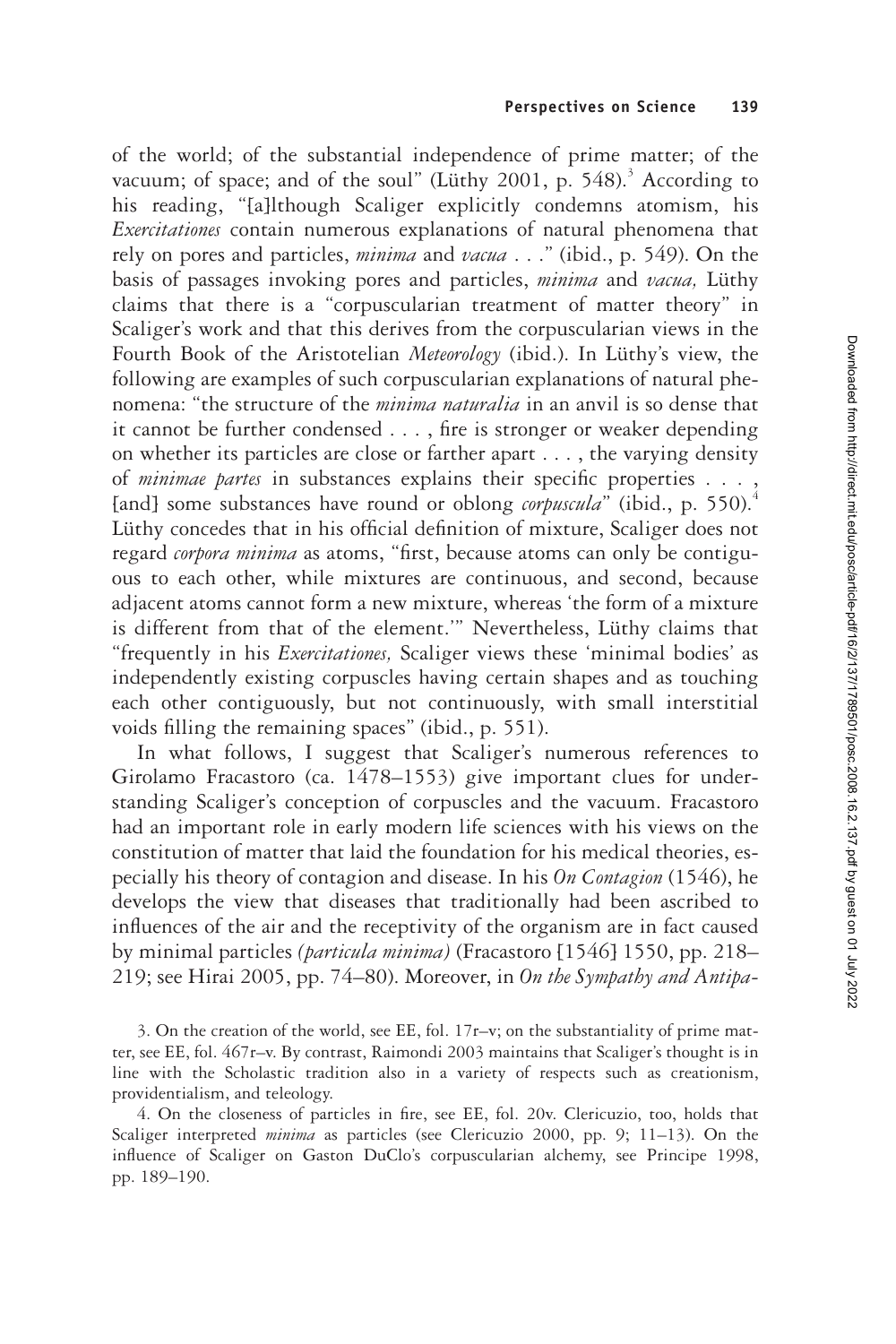*thy of Things* (1546), he repeatedly uses the term "atom" to characterize such natural *minima.* Christoph Meinel holds that Fracastoro was probably "the first of the humanists to use the ancient atomic theory in explaining physical and chemical phenomena" (Meinel 1988, p. 71; see also Clericuzio 2000, p. 17, note 35; Lüthy 2000, p. 450). Moreover, as Vivian Nutton has brought to light, an atomistic reading of Fracastoro's theory of contagious seeds was first used for polemical purposes by the sixteenthcentury Paduan professor of medical theory, Giambattista da Monte (Nutton 1990, pp. 208–213). Nevertheless, Fracastoro maintains that minimal particles can be joined together such as to form composite substances that are more than mere aggregates of true, simple unities. He also holds that in cases of genuine mixture natural *minima* form a continuum. His conceptions of the unity of composite substances and of the continuity of the constituents of genuine mixtures indicate that Fracastoro's corpuscularianism is not an unmodified atomistic variety with perfectly hard, impenetrable bodies floating in a void. While I will not be concerned here with his views on contagion and disease, the way Fracastoro combines corpuscularian and non-corpuscularian intuitions turns out to be highly relevant for understanding Scaliger's views on corpuscles and the void.

# **2. Fracastoro on Corpuscles and the Vacuum**

The following is a passage from Scaliger's *Exoteric Exercises,* which Lüthy invokes to support his interpretation of Scaliger's notion of a vacuum:

[T]hose who attributed certain shapes to the natural minima as their principles are necessarily forced—as no body made up of globules can cohere on a continuous line because of their rotundity—to posit also a vacuum in nature, by means of which all becomes one by contiguity, not by continuity, as the wise philosophers *(Sapientes)* know well. (EE, fol.  $6v$ )<sup>5</sup>

According to Lüthy, Scaliger here appears to side with the *Sapientes* (Lüthy 2001, p. 551). Yet, while the choice of the term "sapientes" obviously sug-

5. "[Q]ui minimis naturalibus tanquam principiis constitutis certas figuras attribuerunt: cum globulis ob rotunditatem cohaerere nequeat perpetuo tractu corpus ullum: necessario coacti sunt, vacuum altrinsecus statuere in natura. Quibus omnia fiebant unum per contiguitatem, non per continuationem: quemadmodum agnovere Sapientes." Lüthy's translation. All subsequent translations are my own. I have normalized the use of "u", "v", "i", and "j" in the Latin quotations and omitted the accents used in the Latin of Scaliger's time; also, I use a capital letter for the first word of sentence, even where the original sources do not do this. Apart from these changes, the spelling, use of capitalization, and punctuation are those of the original texts.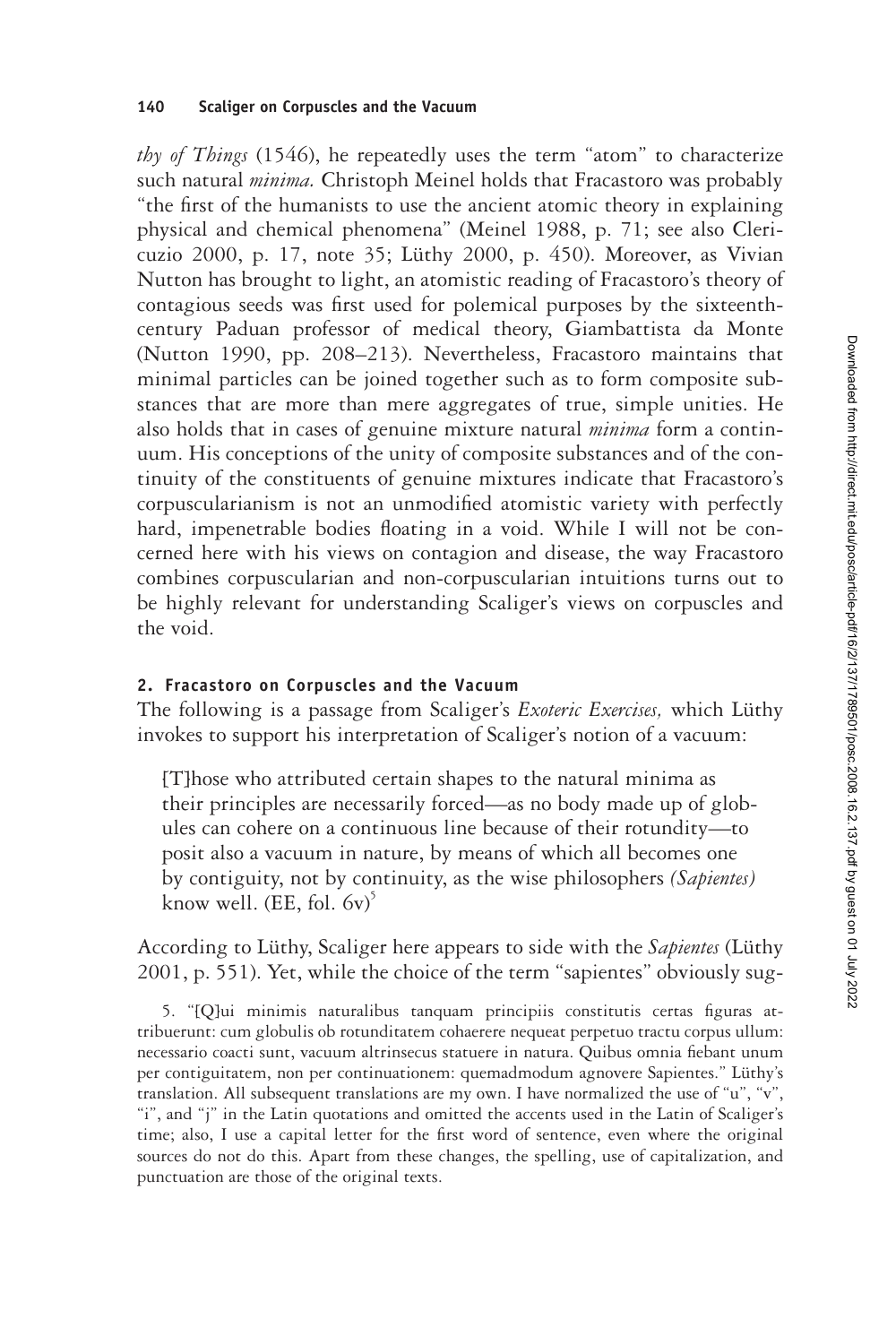gests an affirmative attitude towards what the wise philosophers know, it is not so clear what it is that Scaliger thinks they know. Is it, as Lüthy would have it, the claim that it is necessary to posit a vacuum in nature? Or is it, as an alternative reading would have it, that the *Sapientes* know well that it is necessary to posit a vacuum in nature *if* one makes the assumption specified in the first sentence—namely, the assumption that natural minima are characterised by certain shapes. This, of course, is a central assumption of classical atomism.<sup>6</sup> However, is it an assumption that Scaliger would share? If he would not share this assumption, then the passage just cited would take on a different appearance. In this case, Scaliger would be discussing the consequences of an assumption that he rejects. According to such a reading, what the *Sapientes* know would concern the necessary consequences of an erroneous assumption and, hence, not something that is necessary *tout court.*

As Lüthy has emphasized, a passage in which Scaliger discusses the role of pores in phenomena such as water rising in lime is crucial for characterizing his views on the vacuum. Fracastoro, too, discusses cases such as water rising in lime at great length in *On the Sympathy and Antipathy of Things.*<sup>7</sup> Scaliger mentions Fracastoro at the beginning of the relevant passage, where he refutes the opinions of some modern philosophers *(Recentiores Philosophi).* To be sure, the aim of the explicit reference to Fracastoro here is to point out a particular error in Fracastoro's explanation of the phenomenon. Moreover, at first glance, Fracastoro might not seem to be a promising starting point when it comes to interpreting Scaliger's views. The title of Fracastoro's book sounds hardly promising in the context of studying the origins of early modern corpuscularianism. Looking at the title, the reader would expect a Neo-platonic account of supra-natural causes of the harmony or disharmony between things. But such an expectation would soon be overturned by the anti-occultist stance that Fracastoro actually takes. Instead of invoking celestial or divine forces, Fracastoro develops thoroughly naturalistic accounts of causal interaction between bodies. However, despite his use of the term "atom" and his nods towards Epicurus and Lucretius, his matter theory should not be characterised as atomistic in an unqualified sense.

In discussing the nature of causal interaction between objects, Fracastoro holds that in nature no action can take place unless by means of contact (Fracastoro [1546] 1550 [henceforth: SAR], pp. 45–46). Nevertheless, he observes that similar things are drawn to each other and dis-

7. On the history of this work, see Nutton 1990, p. 199, note 7. On Fracastoro's sources, see Nutton 1983; on Fracastoro's anti-occultism, see Peruzzi 1980, pp. 43–55.

<sup>6.</sup> See Plutarch, *De placitis* 1, 2.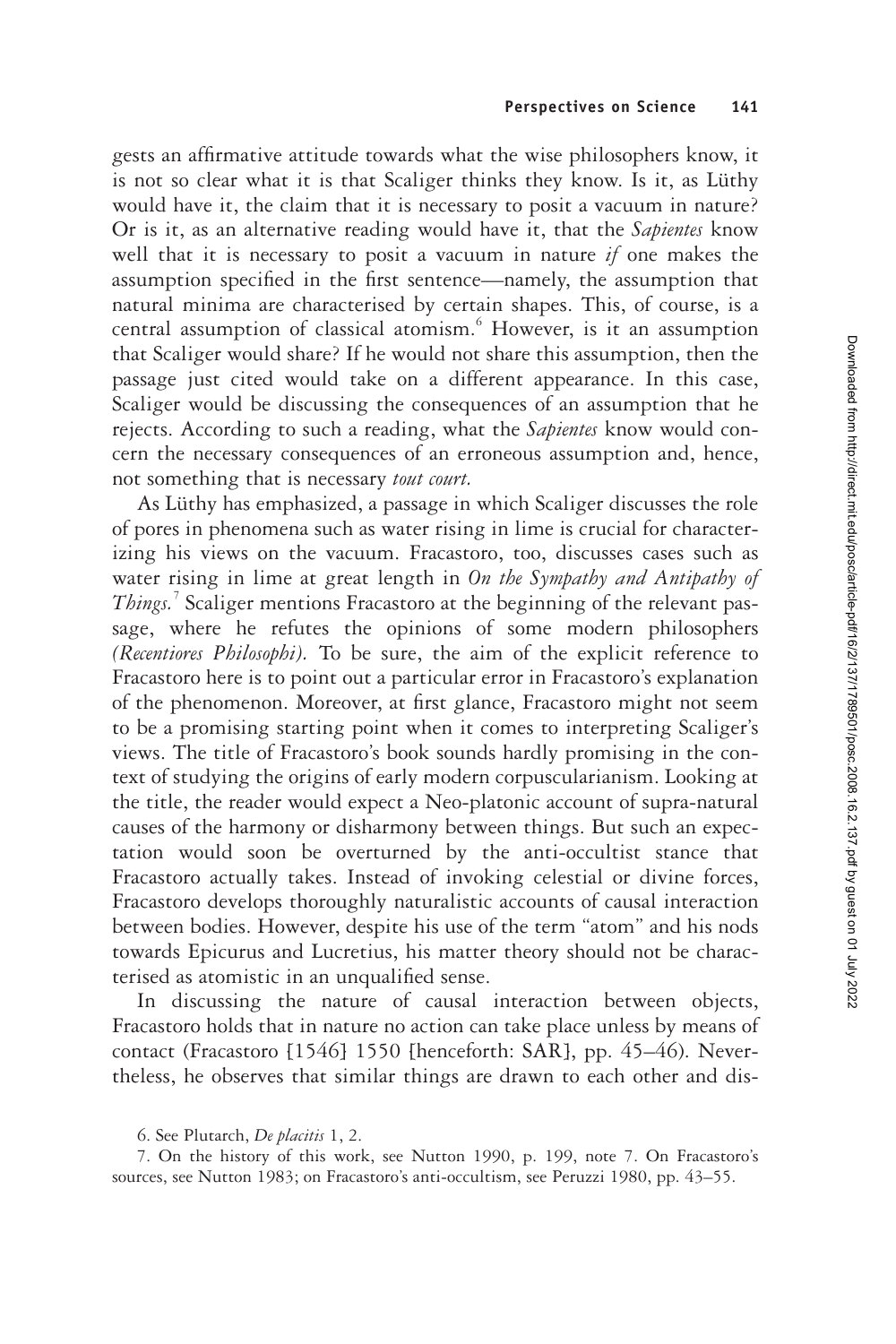similar things move away from each other even if they don't touch. He is aware of the existence of atomistic explanations of phenomena such as magnetism: "Some of the ancients such as Empedocles and Epicurus, whom among our philosophers Lucretius followed, regarded effluvia of bodies, which they called atoms, as the cause of this attraction. These effluvia should by no means be negated  $\ldots$  but the way in which these authors treated them was rather rough and unsuitable" (SAR, p. 46).<sup>8</sup> The fact that Fracastoro regards Lucretius as one of "our" philosophers is striking for it shows the extent of continuity that sixteenth-century philosophers perceived between their own intellectual pursuits and Roman times. Howeover, Fracastoro's nod towards Lucretius is seriously misleading in several respects.

As it turns out, the ancient atomists' denial of composite unities is unacceptable to Fracastoro. In his view, the effluvia connecting two similar things are such that "a certain whole and unity arises" *(totum quoddam fit atque unum)* (SAR, p. 47). Maintaining that a composite unity emerges from two objects connected by effluvia, moreover, requires a modification with respect to the nature of the effluvia themselves. Streams of atoms, understood as perfectly hard and indivisible bodies, certainly would not suffice to constitute a genuine unity. Fracastoro holds that effluvia of atoms cannot account for all cases of causal interaction between two bodies (SAR, pp. 48–49). For example, according to his view the interaction between the needle of a compass and the "magnetic mountains" at the poles of the globe, due to the great distance between them, cannot be explained by means of an exchange of atoms or corpuscles (SAR, p. 75). This indicates that a fully Lucretian interpretations of Fracastoro's view of the causal interaction between distant things cannot be adequate. To account for all phenomena of mutual attraction, Fracastoro postulates a kind of entity that differs considerably from atoms: so-called "spiritual species".

"Spiritual species" play a role not only in his theory of magnetism but also in his account of sensation and intellection. Obviously, these entities resemble the sensible and intellectual species that, according to medieval thought, could multiply and provide the perceiver with a structural analogue of the objects perceived (see Spruit 1995). Fracastoro appears to have thought of them as neither fully material nor fully immaterial, but rather as peculiar entities that share some properties with both material and immaterial entities, and yet differ from both in some respects. What distin-

8. "Antiqui quidem ut Empedocles & Epicurus, quos e nostras Lucretius secutus est, effluxiones corporum quas athomos appellabant, principium eius attractionis ponebant. Quae quidem effluxiones ne negandae quidem sunt . . . modus autem quem ipsi tradebant, sat rudis & ineptus erat."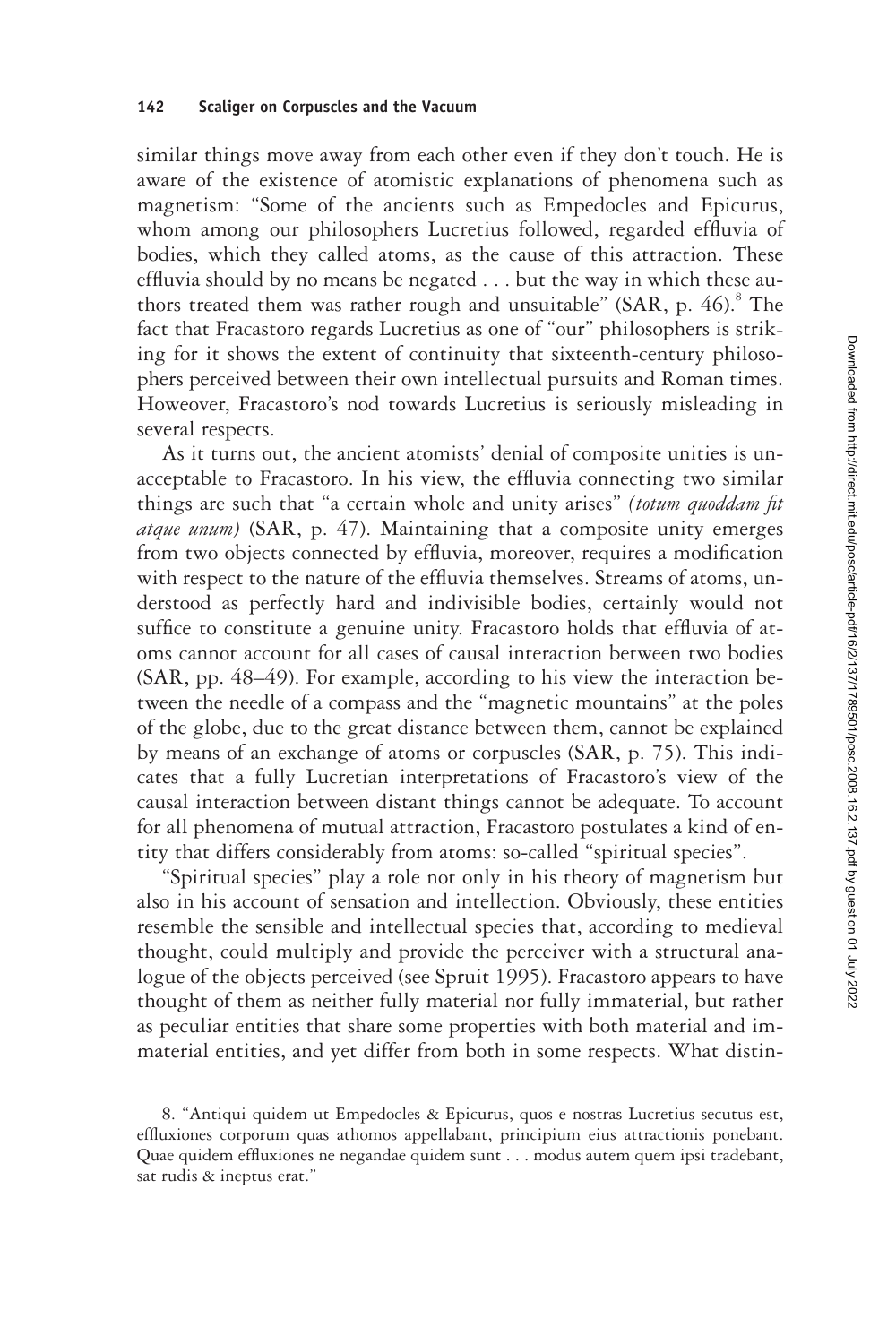guishes "spiritual species" from material objects are two characteristics: (1) They are "thin" *(tenuis)* in a metaphorical sense: While ordinary thin objects are still three-dimensional (with a small extension in one dimension), Fracastoro's "spiritual species" do not possess even a small extension in a third dimension. They are two-dimensional objects that represent the surfaces of the objects from which they originate (SAR, pp. 51–52). (2) They are momentary entities: they are propagated by waves in a medium such as air or water in such a way that the medium generates at every moment a new "spiritual species" in a different location on the trajectory between one object and the other (ibid.). At the same time, "spiritual species" are neither quality-like nor fully immaterial. With respect to the question of whether they are qualities and immaterial, Fracastoro answers that they are substantial and bound to matter, since "nothing can by itself confer motion which is not either a body or at least a nature and substance in a body" (SAR, p. 50). Although this statement is far from clear, Fracastoro seems to have held that "spiritual species" are not fully immaterial because they are substances whose existence depends on bodies. If they are thought of as surfaces propagated in a material medium, there is a clear sense in which they can be thought of as being incapable of existing independently of bodies.

"Spiritual species" play a crucial role in Fracastoro's account of composite substance. He maintains that by means of the exchange of effluvia of "spiritual species" a composite substance arises which "is some whole constituted by [the body] *a,* and [the body] *b,* and this spiritual something; in this whole, parts do not simply have their duty and situation, unless they are mutually constrained in such a way that *a* and *b* go together" (SAR p. 53).10 For this reason, attraction results from "a motion of parts in the whole, which are moving towards their place, and which is produced by a form that is a nature and a substance" (ibid).<sup>11</sup> Fracastoro's emphasis on the role of substantial form in the constitution of composite unities becomes also apparent when he discusses three possible explanations of the phenomenon of water rising in lime. He regards these explanations as complementary, even if he gives most weight to the third explanation. According

9. "[N]ihil per se moveri potest quod non sit aut corpus, aut saltem natura & substantia in corpore." On the role of "spiritual species" in Fracastoro's epistemology, see Cassirer 1911, pp. 226–232; Spruit 1995, pp. 46–49; Leijenhorst 1996, pp. 105–106, 112–117; Hoffmann 2003, pp. 157–162.

11. "Qui motus tandem est partium in toto sese ad suum situm moventium a forma factus, quae natura & substantia est."

<sup>10. &</sup>quot;[S]ubstantia . . . totum quoddam sit ex *a* & *b* & spirituali illo, in quo toto partes non plane debitum esse, & situm habent, nisi invicem ita astringantur ut simul & *a* & *b* coeant."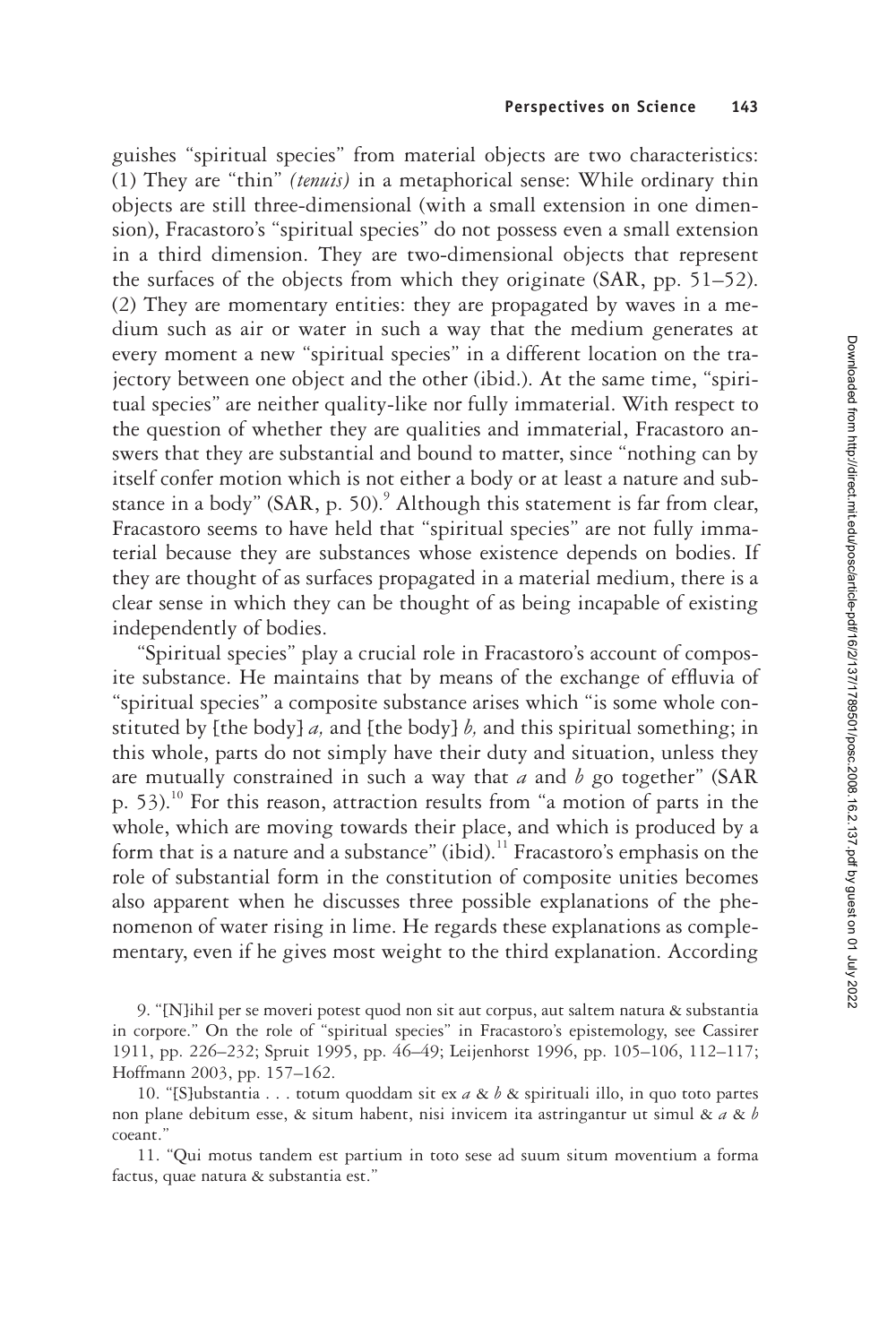#### **144 Scaliger on Corpuscles and the Vacuum**

to the first explanation, dissimilar substances have contrary substantial forms by means of which they mutually resist each other (SAR, p. 87). Although Fracastoro does not dismiss this explanation, it is clear that it could explain the phenomenon only partially: it could explain why water and air do not mix, but not why water should rise in the pores. According to the second explanation, lime attracts water not insofar as it is porous but insofar as it is dryer than in its natural state (SAR, p. 88). Following this line of argument, lime belongs to the bodies that "are by themselves and according to nature humid but accidentally dried out; and in these their form and nature with all their potencies remains . . . to which also the spiritual form belongs, which is destined to attract what is similar  $\ldots$ ." (SAR, pp. 88–89).<sup>12</sup> The third explanation, finally, complements the role of the agency of the form of a composite substance and invokes an Aristotelian theory of natural places, according to which the air enclosed in the pores strives towards the natural place of air. While air does not have enough force to do so in large pores since it would have to move a large amount of water, it does so in small pores, where it has to draw only a minimal part of water *(pars aquae minima)* (SAR, pp. 90–93). In this third explanation, Fracastoro combines corpuscularian and non-corpuscularian modes of thought: water behaves in a corpuscularian way in the sense that a minimal part of water is moved more easily than a greater amount; but at the same time the motion of natural bodies is determined by their striving towards their natural place.

Fracastoro's distance from Lucretius also becomes clear in his treatment of place and the vacuum. At the beginning of his book, Fracastoro embraces a plenist conception of matter. He writes: "A vacuum cannot be in nature, since nature does not sustain or admit anything that is in vain, and that impedes the order and laws of the universe" (SAR, pp. 25–26).<sup>13</sup> But why should vacuum be thought to be detrimental to the order and laws of nature? Fracastoro somewhat cryptically remarks that in a vacuum "nothing could happen nor could anything be received" (SAR, p. 26).<sup>14</sup> This remark seems to be ambiguous: Does Fracastoro intend to claim that, if there were a vacuum, it could not, by its very essence, be occupied by a body? Or does he intend to claim that, as long as a portion of vacuum is

12. "Alia vero sunt quae per se quidem & natura humida sunt, per accidens autem sunt exsiccatae, remanet tamen in iis forma sua & natura cum virtutibus omnibus . . . inter quas est, & spiritualis species, quae attrahere nata est quod simile est . . ."

13. "[V]acuum in natura esse non potest, quoniam nihil natura sustinet, nihil admittit quod frustra sit, quodque universi ordinem & leges impediat . . ." On medieval theories of interstitial voids, see Grant 1981, pp. 70–77.

14. "[Q]uae quidem contingant, si vacuus sit ullus locus, in eo enim, nec quicquam fieri poterit, nec quicquam recipi."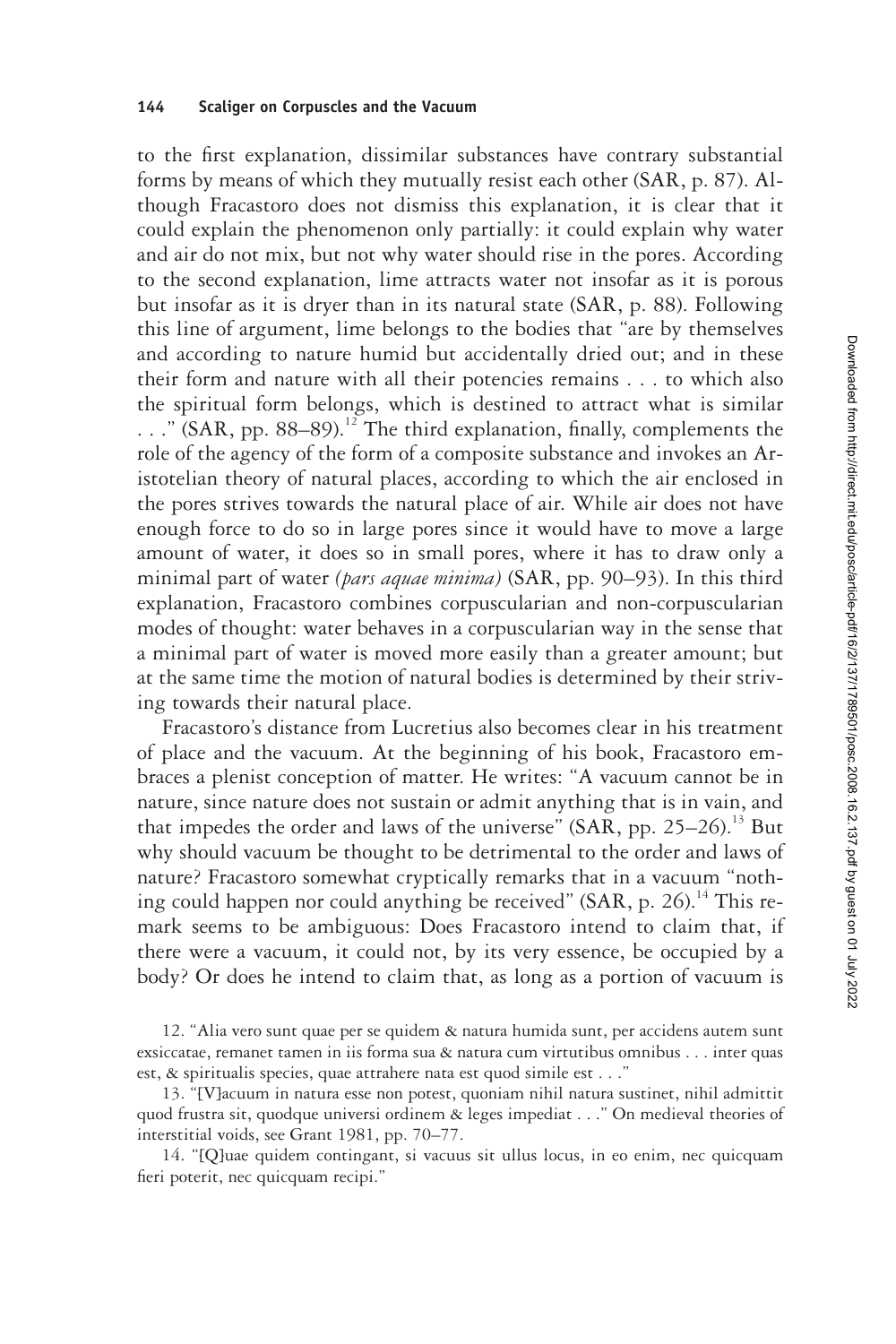contingently not occupied by a body, no change could take place and no effect could be received there? Both readings seem to be possible, and there is nothing in the immediate context of Fracastoro's remark that helps decide the matter. In any case, Fracastoro seems to maintain that a vacuum (no matter whether it essentially or contingently unoccupied by a body) is contrary to the laws of nature because no change and no causal interaction can take place there. And it is the absence of change and causal interaction that would be an instance in which nature would do something "in vain."

But then, how does nature avoid the occurrence of *vacua?* Fracastoro considers two answers that appear unsatisfactory to him:

[I]f someone is not satisfied with [knowing] the final cause but wants to know also the active cause, and what it is that resists separating forces and how it does so, probably he is not that ready to give a reason for such a connection: since the parts of the universe do not know this final cause, nor can those parts strive towards it by nature . . . It is also not to be said... that the parts of the universe, even if they do not know their end, are directed by a cognizant being: for here we do not ask about the universal and first cause, but about the particular and specific cause . . . (SAR, p. 26)<sup>15</sup>

His own suggestion is that bodies are preserved "by the mutual connection and contact of their surfaces" *(per mutuum nexum & contactum extremorum),* since this is how a vacuum is avoided (SAR, p. 27). He explains:

Place brings about that a body is one body with respect to another, from whence people also rightly say that place preserves the thing that is located in it: which it in fact does in the highest degree, when it protects it from a vacuum. Hence, substances and bodies that are in the universe do not know this end, but nevertheless resist by their nature, such that they are not entirely separated. For it is not necessary that the things that act for some purpose also know this end; rather, some know it, and some act by their nature. (SAR, pp.  $27-28$ <sup>16</sup>

15. "[S]i quis non solo fine contentus sit, sed & agens quoque requirat,  $\&$  quid nam illud sit, quod divellenti resistat, & quomodo, non erit fortasse ita promptum reddere rationem tanti nexus: quoniam universi partes neque eum finem agnoscunt, neque per naturam appetere possunt . . . Neque enim dicendum . . . universi partes, tametsi non eum cognoscunt finem, dirigi tamen a cognoscente: quoniam hic non universalem  $\&$  primam causam quaerimus, sed particularem & propriam . . ."

16. "[L]ocus enim fit unum corpus alteri, unde & recte aiunt locum esse locati conservativum: quod profecto maxime fit, quum a vacuo praeservet. Non cognoscunt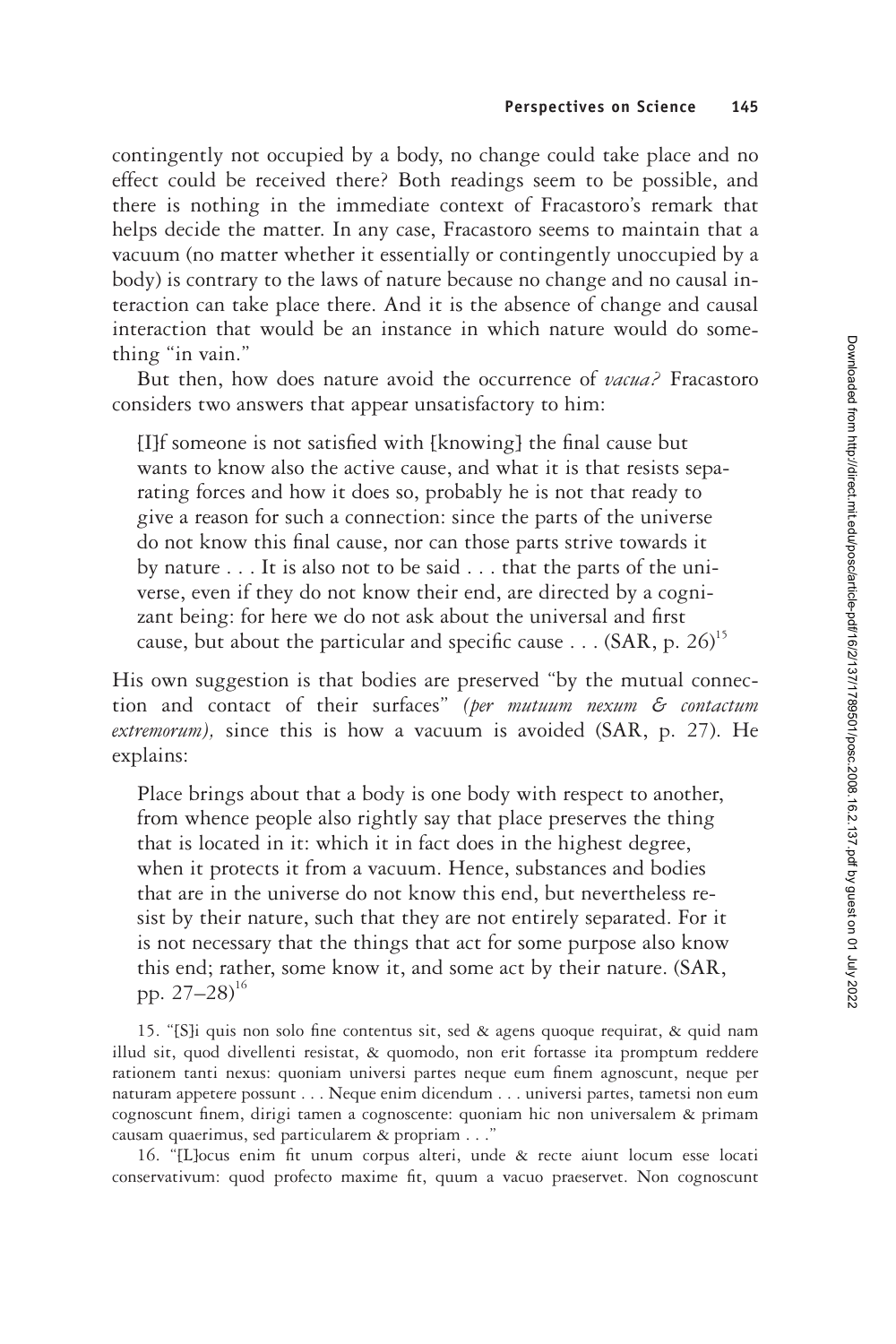Hence, bodies are dependent on places. Places not only individuate bodies, they also play a role in the preservation of bodies. This is so because being at a place implies that the suface of a body is in touch and causal interaction with the surfaces of the surrounding bodies. And, according to Fracastoro's view, this is how the preservation of a given body comes about. If it were not surrounded by bodies throughout, but by portions of vacuum (which, by hypothesis, do not stand in causal interaction with their surroundings), the parts of this body would separate from each other. Due to this essential connection between place and body, space is not only contingently occupied everywhere by bodies, it is so necessarily since otherwise bodies could not persist. As we will presently see, although Scaliger's views on vacuum, place and the preservation of bodies differ markedly from Fracastoro's, the view that space is necessarily a plenum is also found in Scaliger's version of corpuscularianism.

# **3. Scaliger on Corpuscles and the Vacuum**

Like Fracastoro, Scaliger puts forward corpuscularian explanations of various natural phenomena. Like many of his contemporaries, Scaliger uses both the conception of an actual division of natural bodies into *minima* and the conception of a natural *minimum* not as an actually existing corpuscle but as an end-point of potential division. To demonstrate the existence of actual *minima,* he uses an argument from erosion: The traces that drops of water leave in the long run on a stone indicate that water takes with it insensible portions of the stone; these smallest movable parts of the stone, Scaliger suggests, give a good idea of what a natural *minimum* is like (EE fol. 35r; see Murdoch 2001, p. 129, note 114). Interestingly, although this example and others like it are found in Lucretius,<sup>17</sup> Scaliger refers the reader to a passage of Aristotle's *Physics,* where erosion of a stone by drops of water indeed is mentioned.<sup>18</sup> As Scaliger puts it, the part of a stone that is carried away by a drop of water is a minimal part of the stone "because in it the first motion takes place" (EE, fol. 35r). Scaliger derives other corpuscularian explanations from the Aristotelian *Meteorology.* For example, Scaliger mentions a passage from the second book of the *Meteorology,* according to which hot vapours of water get colder by getting mixed with

igitur eum finem substantiae, & corpora, quae in universo sunt, per naturam tamen resistunt, ne separentur omnino. Non enim necesse est, quae gratia alicuius agunt, finem etiam cognoscere, sed alia cognoscunt quidem, alia per naturam agunt."

<sup>17.</sup> See Lucretius, *De rerum natura* 1. 298–299, 305–328.

<sup>18. &</sup>quot;Quod autem minima dentur naturalia: nemo sanus dubitabit. Finita enim sunt corpora naturalia: ergo ex finitis. Hoc a praeceptore didicimus veritatis in libris Physicorum: sed manifestissime, ubi loquitur de lapidis cavatione." See Aristotle, *Phys.* VIII, 3, 253b15–23.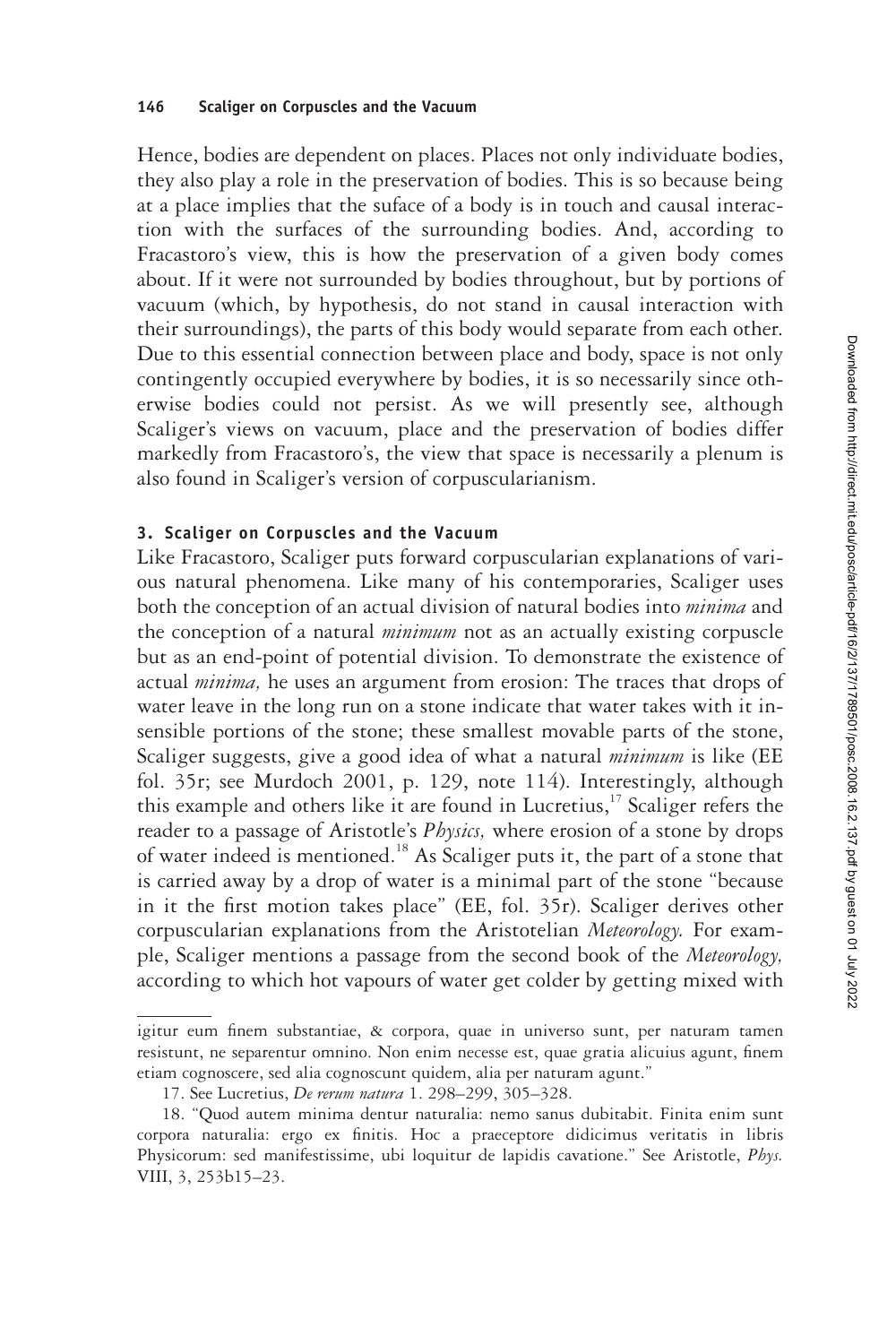cold particles of air (EE, fol. 20r; see Aristotle, *Meteor.* II, 2, 354b24–33). Similarly, he points out that according to the first book of the *Meteorology* the parts of the world are one not by means of continuity but by means of connection *(coaptatione),* in the sense that supralunar and sublunar bodies are in continuity with each other not because of the unity of a form but because the supralunar bodies are efficient causes the effects of which are received by the sublunar bodies (EE, fol. 19r; see Aristotle, *Meteor.* I, 2, 339a11–24).

Like Fracastoro, Scaliger's proposes a corpuscularian explanation of the phenomena occurring when a piece of lime is immersed partly in water. To be sure, his explanation of the lime phenomenon diverges from Fracastoro's. He rejects Fracastoro's suggestion that lime might be dryer than it would be according to its own nature such that it attracts water due to the agency of the form of a composite substance (EE, fol. 8v). Moreover, he rejects Fracastoro's conjecture that the air included in lime seeks to reach to the natural place of air. As Scaliger argues, water rises in lime beyond the level of the water into which the piece of lime is immersed; hence the air included in the upper part of lime is already in the sphere of air (EE, fol. 9r).<sup>19</sup> Nevertheless, like Fracastoro, he proposes an explanation that is both plenist and corpuscularian. He also shares Fracastoro's view that recurring to the agency of an immaterial cognizant being does not provide a satisfactory answer to the question of why corpuscules behave in a way such as to avoid a vacuum (EE, fol. 5v). However, he criticizes Fracastoro's own answer to the question:

Others believe the following: There is no vacuum because all things strive towards their preservation. Conservation, however, is brought about by the connection and the contiguity of surfaces. From this it follows that place provides preservation for what is in a place. This opinion has some probability but is not true . . . It is not true that bodies are preserved by place, but by form. (EE, fol.  $5v^{20}$ )

Scaliger distinguishes between attraction *(attractio)* and succession *(subitio).* According to his view, attraction happens by means of an external force. This, however, is not what happens in cases such as water rising

19. Also his attitude to Fracastoro's account of magnetism is critical. He repeatedly mentions Fracastoro's hypothesis of magnetic mountains on the poles of the globe (EE, fol. 62v; fol. 186r). However, he rejects Fracastoro's suggestion that in cases of magnetic attraction a composite substance with spatially disjoint parts arises (EE, fol. 454r–v).

20. "[A]lii ita existimarunt: Non dari vacuum propterea quod appetunt cuncta sui conservationem. Eam vero per nexum, atque extremorum continguitatem comparari. Quo fit, ut locati locus sit conservatio. Probabile hoc, non verum tamen . . . [N]on est verum, a loco servari corpora, sed a forma."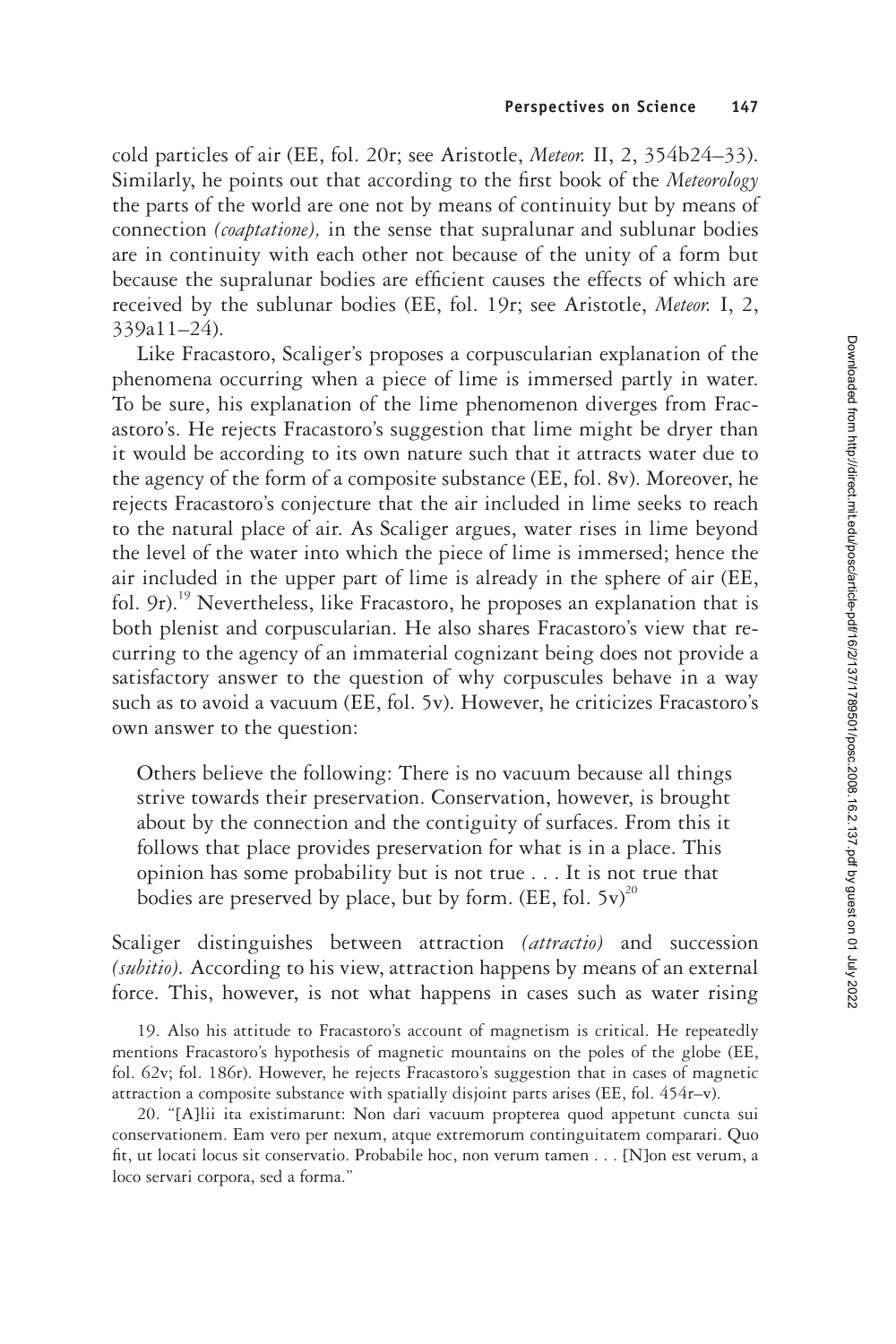in lime. Rather, a body that succeeds another body (such as a particle of water succeeding a particle of air in the pores of lime)

is moved by an internal form of its own..., namely, a secondary one, such that no vacuum occurs. For elements not only strive towards their own WHERE: but they enjoy themselves outside their natural place, such that in order to avoid serious harm for the universe the place at which they are is not occupied by the most terrible enemy. In fact, nothing is more hostile to being than nonbeing. But vacuum is a non-being (EE, fol. 25r; see EE, fol 6v).<sup>21</sup>

Hence, bodies are not only preserved by their form, they also move in a way such that no vacuum occurs due to their form. Yet, Scaliger's claim that vacuum is a non-being is puzzling since, a few lines later, he also claims that "[i]n nature a vacuum exists necessarily. For otherwise, either there would be no motion or one body would penetrate the other" (EE, fol. 6v).<sup>22</sup> Clearly, Scaliger is committed to the view that, in some sense, there is no vacuum, while also being committed to the view that, in some other sense, there is a vacuum. What exactly does he have in mind?

Aristotle understood the vacuum as "that in which the presence of body, though not actual, is possible" (*De caelo* I, 9, 279a14–15; see Grant 1981, pp. 8–9). According to Aristotle, because a void place has size but not body, and because it fails to quality as one of the four basic causes, it is not a real entity, i.e. a privation of being. Scaliger explains the sense in which the vacuum is a non-being in exactly the same way (EE, fol. 6v). But in which sense does he think that the vacuum is a being? He does not seem to have given much thought to the Stoic conception of an extracosmic void. However, there are two other conceptions that were much debated in ancient and medieval controversies about the void, and that could be plausible candidates for a vacuum that, in some sense, is real that of small, "interstitial" vacua between particles, and that of larger, "coacervate" intracosmic vacua (see Grant 1981, pp. 70–71). Let us first consider interstitial *vacua.*

Like Fracastoro, and *pace* Lüthy, Scaliger rejects the idea that matter is interspersed with micro-*vacua.* This becomes clear in his discussion of the phenomena of rarefaction and condensation. On the level of elements, Scaliger embraces an Aristotelian conception of rarity and density accord-

21. [M]ovetur a forma propria interna ..., videlicet secundaria, nempe ne vacuum detur. Non solum enim appetunt suum, UBI, elementa: sed etiam gaudent esse extra ipsum, ne graviore universi iactura spatium illud a teterrimo hoste occupetur. Nihil profecto hostile magis enti, quam non ens. Vacuum autem non ens."

22. "In Natura vacuum dari necesse est. Nempe si non daretur, aut non esset motus, aut subiret corpus in corpus."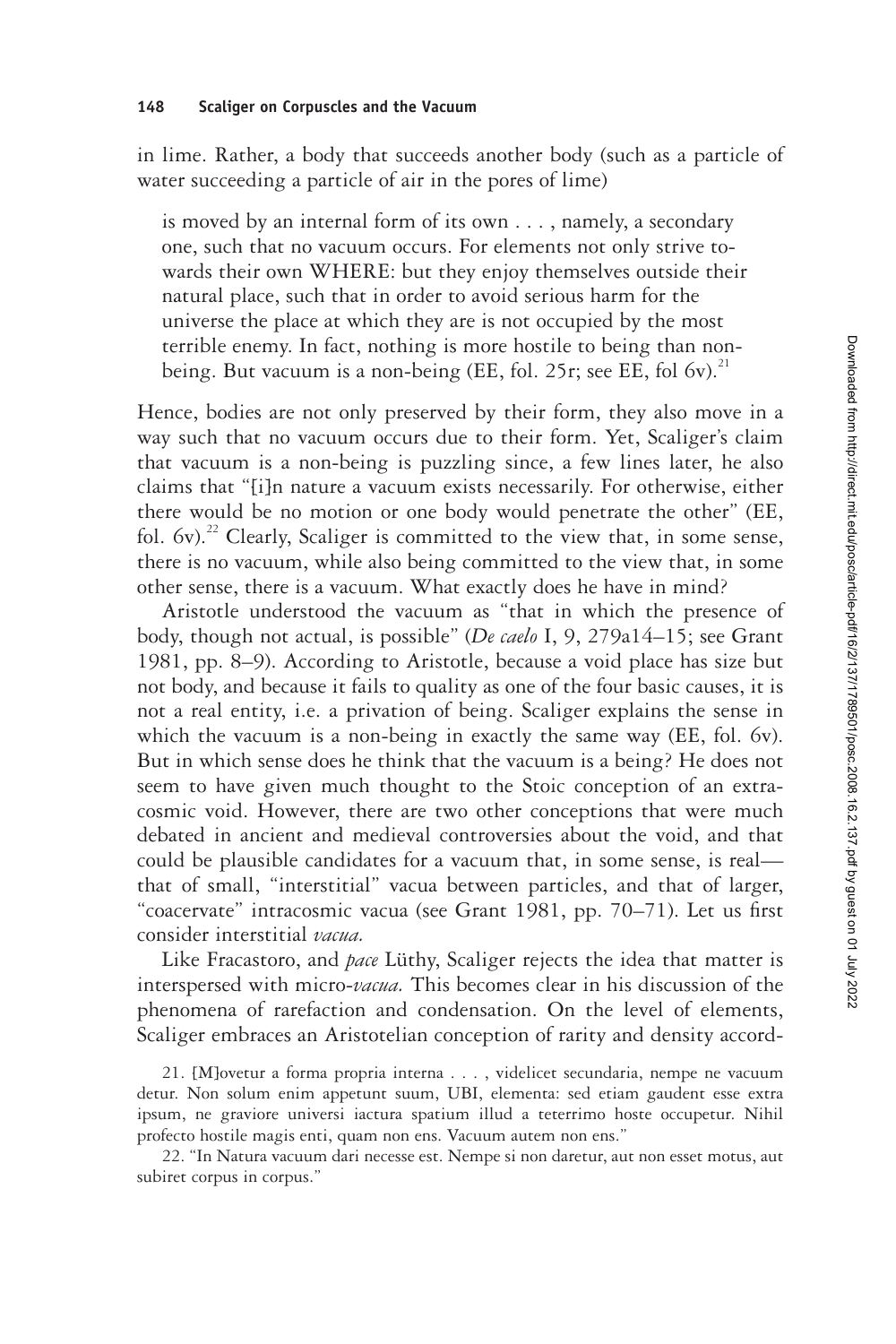ing to which rarity and density are contrary qualities that, at different times, can be possessed by the same portion of matter.<sup>23</sup> His view that through rarefaction a natural *minimum* of a given element can be transformed into particles of another element is formulated within the framework of the conception of natural minima as a lower limit of matter beyond which a given form cannot be maintained (EE, fol. 28v; EE, fol. 33v). Trivially, interstitial voids do not have a place in such a view of rarefaction and condensation of elemental particles.

On the level of composite bodies—i.e., bodies consisting of more than one elemental particle—there is a strongly corpuscularian strand in Scaliger's conception of rarity and density. On this level, the question of the existence of interstitial voids is not trivial. Scaliger holds that a body is rare if between its parts there are parts of another, less solid kind, like air or water in a sponge (EE, fol. 112r; see also EE, fol. 154r). For example, he explains the phenomenon of resonance in metals by suggesting that metals are rare because they contain particles of air (EE, fol. 28r). He is also clear about the view that the particles of a different element contained in a given body can be *minima* of a given element or close to the size of such *minima* (EE, fol. 33v). In this sense, natural *minima* provide a corpuscularian explanation for the rarity of bodies above the size of elemental particles. However, the existence of interstitial voids does not figure in Scaliger's account of the rarity and density of such bodies. On the contrary, Scaliger writes: "[N]either thinness nor thickness is the cause of density, but uniformity . . . For when nothing intercedes between them, the parts of a body necessarily must be suitable to each other. For there is no vacuum. In the case of parts of various forms, however, the mutual cohesion comes about through humidity . . ." (EE, fol. 356r).<sup>24</sup> Hence, while in dense bodies particles of the same kind are packed in a way such that neither particles of another kind nor empty spaces occur between them, less rare bodies admit particles of another, but no empty spaces, between their parts.

Does coacervate vacuum—vacuum that comes in larger chunks—fare better than interstitial vacuum? Scaliger rejects the Aristotelian conception according to which place is the surface of the external surrounding bodies (EE, fol. 7r).<sup>25</sup> He holds that the vacuum is, in some sense, a being,

23. See Aristotle, *Phys.* IV, 9, 217a20–b19; *De gen. et corr.* I, 5, 321a10–29.

24. "[N]eque tenuitas, neque crassitia, caussa densitatis, sed uniformitas . . . Nam inter quae nihil aliud intercedit, eius partes inter se aptas esse necesse est. Non enim datur vacuum. In difformium vero partibus, mutua cohaerentia ªt per humidum . . ." On cohesion by means of "interstitial humidity" *(humidum interpositum),* see also EE, fol. 22v–23r.

25. Aristotle, *Phys.* IV, 4, 212a21. Cardano accepts Aristotle's notion of place; see Cardano [1550] 1663, 3: 367. On Cardano's rejection of the vacuum, see Schmitt 1967a.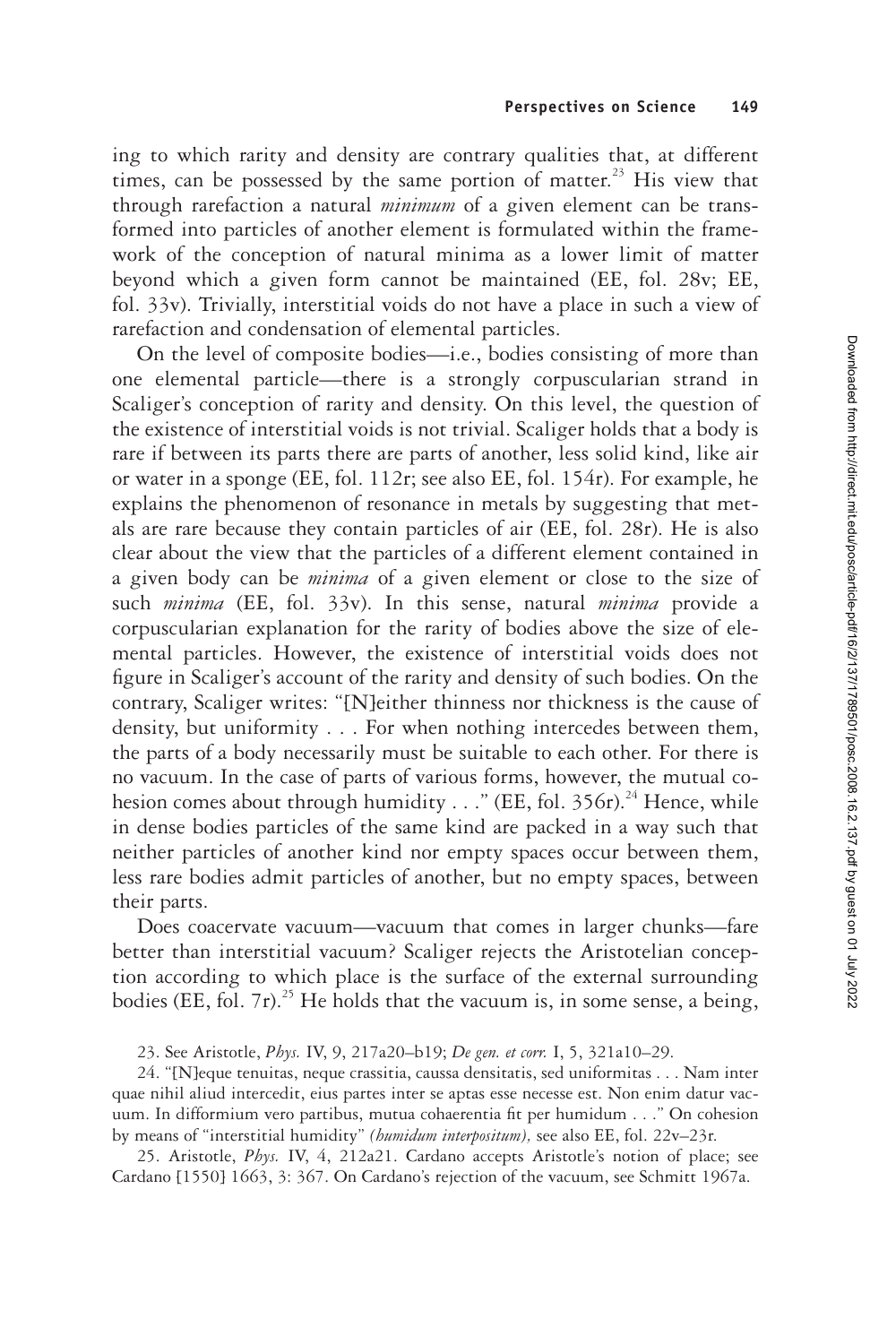but makes it clear that he does not what to have this claim understood "in the way of the Ancients": "For they supposed a vacuum without body. But we maintain a vacuum in which there is a body. Vacuum and place are the same: and they do not differ except with respect to the name" (EE, fol. 6v). Such a conception of vacuum is not entirely unprecedented in early modern thought. In his *Examen vanitatis* (1520), Gianfrancesco Pico uses Philoponus' criticism of Aristotle's theory of place and space to formulate that theory of place according to which place as characterized primarily by its quality of receptivity, i.e., as a container. Pico also follows Philoponus in identifying place with the vacuum (Pico [1520] 1578, pp. 1187–1188; Schmitt 1967, pp. 138–159). Moreover, Charles B. Schmitt ascribes to Philoponus and Pico the view that place is not different from but also separable from the things it contains (Schmitt 1967, p. 142). Note, however, that Pico also emphazises Philoponus view that "space is never devoid of bodies, just as we say that matter differs from form but is never devoid of form (Pico [1520] 1573, p. 1189). Andrew Pyle's verdict about Philoponus's move is unflattering: Given the view that vacuum is of its own nature independent of matter, claiming that vacuum cannot exist without being occupied by body "is perverse" (Pyle 1995, p. 76).

A similar tension can be observed in Scaliger's account of vacuum as place. He maintains that a portion of void without body is a non-being. Consider the following passage concerning the relation between God and the world:

[The world] is constituted by parts that are contrary to each other and develop into each other by means of mutual corruption. Hence, the eternity of the world [lies] in succession, its unity in continuation . . . Hence the world must have two kinds of ideas of forms. One is particular, relating each to its own species, to generation, motion, preservation in those things by means of which it exists; which does not have unity. The other is universal, for the sake of the conservation of unity. This is why [God] neither from the beginning produced a vacuum, because it is a non-being; nor can he allow it to exist later. Therefore, in order that the vacuum does not exist he brought it about that the particular form, e.g., of fire, by means of which fire ascends, obeys the universal form: since the world is one ... (EE, fol. 6r)<sup>26</sup>

The argument appears to run as follows: Since the created world must be prefigured in the ideas in the divine mind, the forms of individual objects

26. "Ex contrariis enim ac mutua corruptione inter se grassantibus partibus [mundus] constitutus est. Eius igitur aeternitas in successione: unitas in continuatione . . . Duas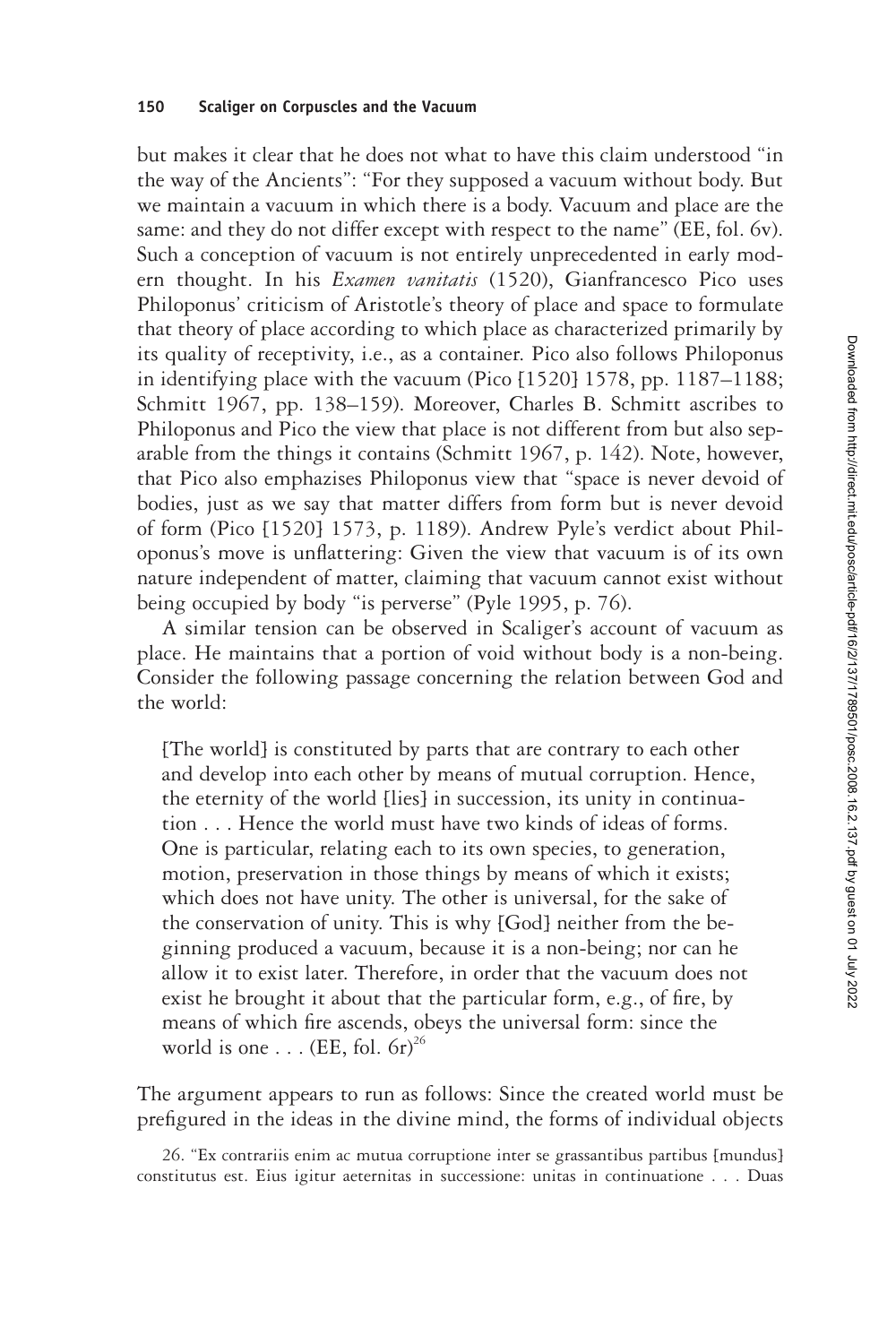in the world, as well as the world as a totality, must be represented in the divine mind. As far as individual objects go, there can exist only ideas of (possible) beings in the divine mind, but not of non-beings such as portions of vacuum devoid of body. As far as the world as a totality goes, the idea in the divine mind can only be one of a totality without such vacua. Hence, the only conceivable unity of the world is one of continuation. However, Scaliger's view of the unity of the world does not entail the claim that matter forms a continuum. Rather, a little earlier in the same section he holds that the surfaces of neighboring particles are contiguous, but not in all cases continuous, since otherwise generation would be impossible (EE, fol. 5v).

Since a vacuum without body is a non-being, Scaliger holds that there is an essential connection between vacuum and the bodies that occupy it. He writes that place "is in some way a being, and in some way a nonbeing. It is a non-being, because a being is contained there; and it is a being, because it is something that belongs to something else, namely, a cavity within a body" (EE, fol. 7r).<sup>27</sup> It is quite possible that Scaliger would have been better off if he had gone all the way through to a theory of absolute space. However, he did not go the entire way. Although he embraces a theory of container space, he also thinks that portions of space are not independent of being occupied by some portion of matter or other. At any given point in time, any portion of container space must be occupied by some portion of matter since the extension of any given place is a property of the body occupying it at this moment. Place is an immaterial dimension and hence different from bodies, But it is a dimension of a body and hence cannot exist devoid of body. In this sense, Scaliger's *vacua* are dependent entities: they can be distinguished from the bodies that occupy them, but they could not exist without the bodies that occupy them.

Hence, while Fracastoro maintains that bodies depend for their persistence on place, Scaliger holds that places depend for the existence on bodies. On the one hand, Scaliger's critique of Fracastoro's view that the persistence of bodies is brought about by places leads to a profoundly different view of the relation between body and place. On the other hand,

igitur Ideas formarum habere Mundum oportuit. Una est particularis, sua cuiusque speciei, ad generationem, motum, prorogationem in iis, per quae est, non unus. Alia est universalis ad conservationem unitatis. Iccirco [Deus] neque a principio fecit vacuum, quia est non ens: neque postea dari passus est. Ergo ne daretur, effecit, ut forma particularis, puta ignis, qua ascendit, obediret universali formae: qua unus est Mundus . . .'

<sup>27. &</sup>quot;Est autem quodammodo ens, & quodammodo non ens. Est enim non ens, quia ens continetur ibi: & est ens, quia est aliquid alicuius: nempe cavum intra corpus."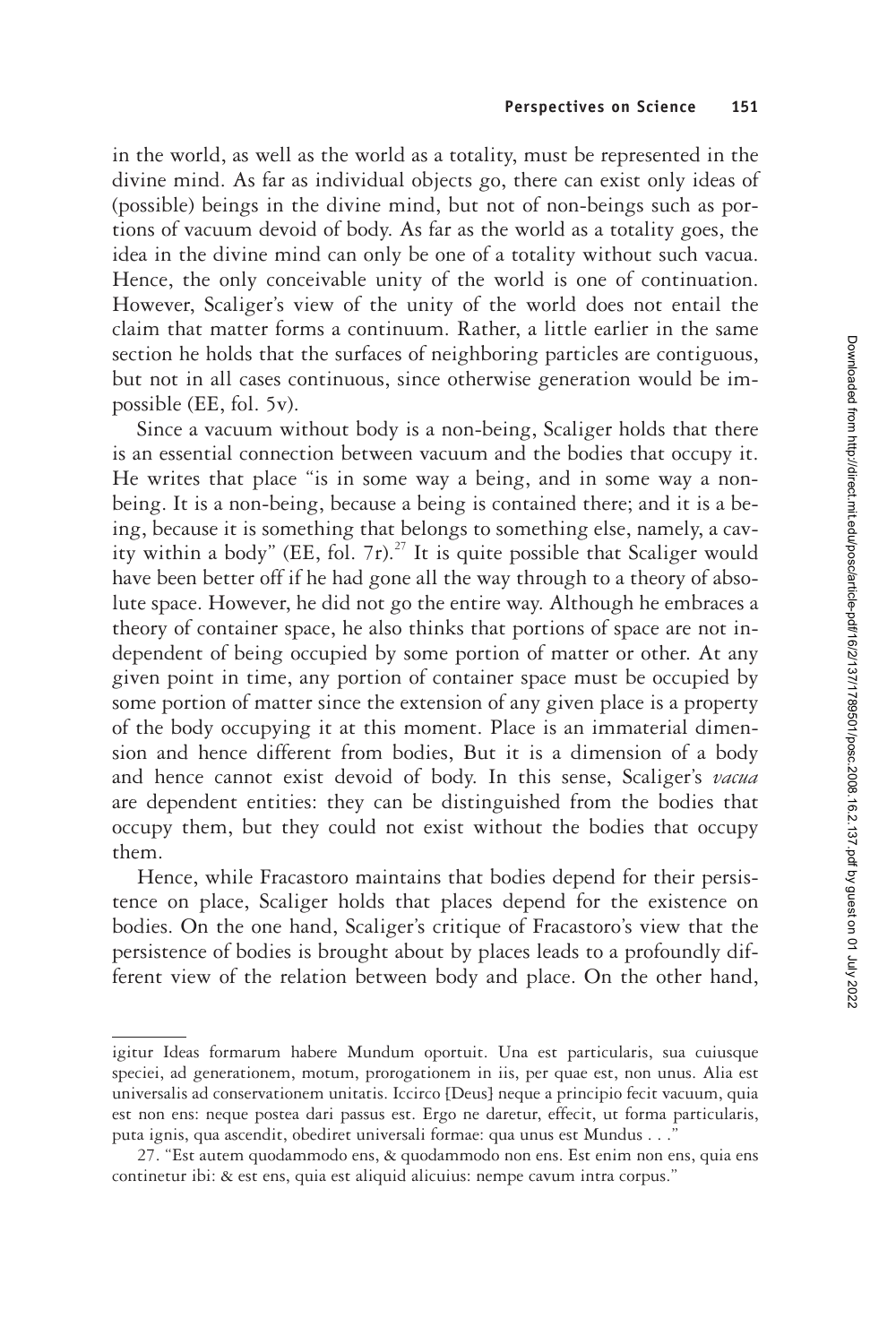#### **152 Scaliger on Corpuscles and the Vacuum**

however, like Fracastoro he defends a position according to which space is not only contingently but necessarily a plenum. The view that the world necessarily is a plenum explains why both Fracastoro's and Scaliger's corpuscles move in pores so as to avoid a vacuum without body—a vacuum without body, for Fracastoro and Scaliger alike, would be a non-being. At the same time, holding that the world necessarily is a plenum implies that, necessarily, there are no micro-vacua without body. As we will see presently, the view that, necessarily, there are no micro-vacua gives important clues as to how corpuscularian and non-corpuscularian strands are connected in Fracastoro's and Scaliger's accounts of mixture.

#### **4. Corpuscles and Mixture**

Fracastoro and Scaliger adopt some elements of one of the classical solutions to the problem of mixture, going back to the Persian philosopher Ibn Sina (Avicenna), according to which the substantial forms of the elements remain in mixture while their qualities are weakened. Hence, Fracastoro and Scaliger reject two other classical solutions, the one going back to the Arabic philosopher Ibn Rushd (Averroes), according to which both the substantial forms and the qualities of the elements are weakened, and the one going back to Thomas Aquinas, according to which the substantial forms are destroyed and only qualities enter into the mixture.<sup>28</sup> In part, however, Fracastoro and Scaliger opt for a minority opinion. As John Murdoch has pointed out, medieval and most Renaissance authors regarded the areas of the theory of natural *minima* and the theory of mixture as independent areas of inquiry (Murdoch 2001, p. 130). By contrast, Fracastoro and Scaliger combine the theory of mixture with minimism. Some North-Italian background may be helpful for understanding the peculiarity of this move.

What all three classical solutions to the problem of mixture just mentioned have in common is that they try to explicate Aristole's enigmatic statement that, while the elements undergo a change and union in genuine mixture, the "dynamis" of elements is preserved (*De gen. et corr.* I, 10, 327a30ff). Hence, all three classical solutions to the problem of mixture defend the view that, in some sense, there is a genuine unity arises in mixture. However, minimism is a potential threat to this consensus in the different versions of Aristotelian mixture theory. In his *On Elements* (1505),<sup>29</sup> the Bologna-based Averroist Alessandro Achillini (1463–1512) mentions

<sup>28.</sup> For an overview of the classical solutions to the theory of mixture, see Maier 1952, pp. 22–35.

<sup>29.</sup> On this work and its place in Achillini's intellectual biography, see Nardi 1954, pp. 78–85.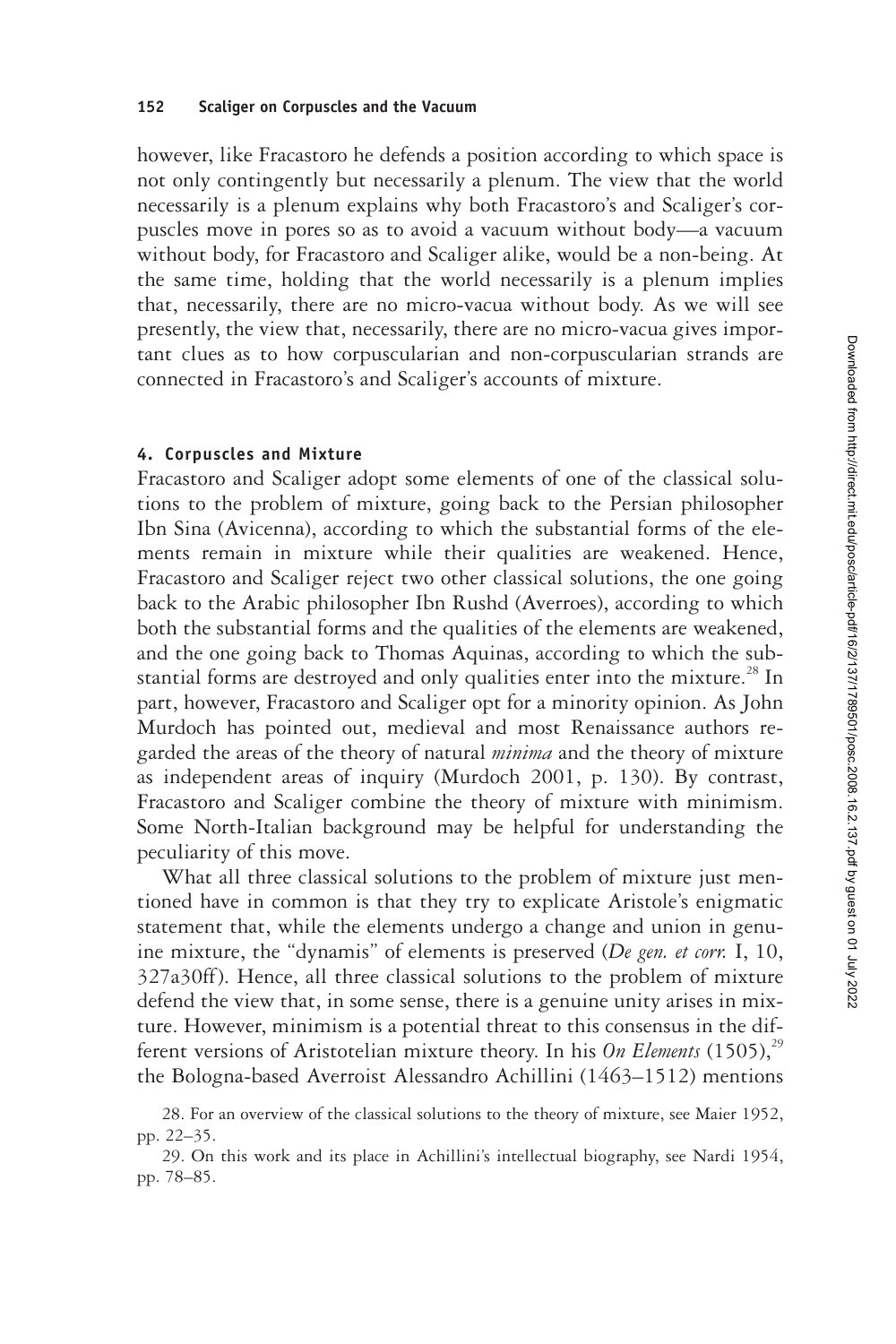the following objection: "The *minima* of elements are distinct with respect to their position: for they do not penetrate each other . . . and they preserve their substantial and accidental being integrally" (Achillini [1505] 1545, fol. 116r).<sup>30</sup> The objection seems to be that as soon as one reaches the level of minimal parts of elements, these are preserved with respect to their substance and accidents. Hence, there is no clear sense in which a union of minimal parts could be produced. Since minimism in this way can be used to challenge an Aristotelian account of mixture, Achillini subsequently holds that the division of components of a mixed body has only to go far enough to the make a change of the substantial forms and qualities of the components possible (ibid., fol. 116v).

Interestingly, however, his Paduan colleague Agostino Nifo, in a work published in the same year as Achillini's *On Elements,* suggests a minimist version of an Averroist theory of mixture: $31$ 

It has to be said that the elements come together at a common place by means of this celestial and divine power; that they also act on each other and suffer from each other by means of this power, and that they come together for the purposes of mixture as agents; and as soon as they are refracted, and, once they are refracted and conjoined by means of minima, matter and quantity form a continuum; and in this moment the form of the mixture is introduced by the celestial power... (Nifo 1505, fol. 5r)<sup>32</sup>

For the present purposes it is not necessary to go into the intricacies of the mixture theories of North Italian Averroism. It suffices to note that the question of whether or not minimism should or should not be connected with the theory of mixture was a clearly defined and controversial issue by the time that Fracastoro and Scaliger wrote about mixture. Both Fracastoro and Scaliger took up the connection between minimism and mixture without, however, embracing an Averroist theory of the weakening of forms. Nevertheless, they use the idea that in mixture a continuum arises to explicate the unity of Aristotelian mixtures. Earlier I mentioned that Fracastoro held that in genuine cases of mixture *minima naturalia* fuse into continuum. He describes mixture as follows:

30. "[M]inima elementorum sunt positione distincta: non enim se penetrant, &... suam esse & substantiale & accidentale integram servant."

31. For an overview of Nifo's metaphysics of nature and its historical setting, see Mahoney 2000.

32. "[D]icendum elementa virtute hac celesti, et divina ad locum communem venire: virtute hac etiam agere et pati inter se, et sic ad mixtionem concurrunt ut agentia; et tam diu, quam diu franguntur, quibus fractis et per minima copulatis continuant materia et quantitas: et in eadem instanti virtute celesti forma inducitur mixti . . ."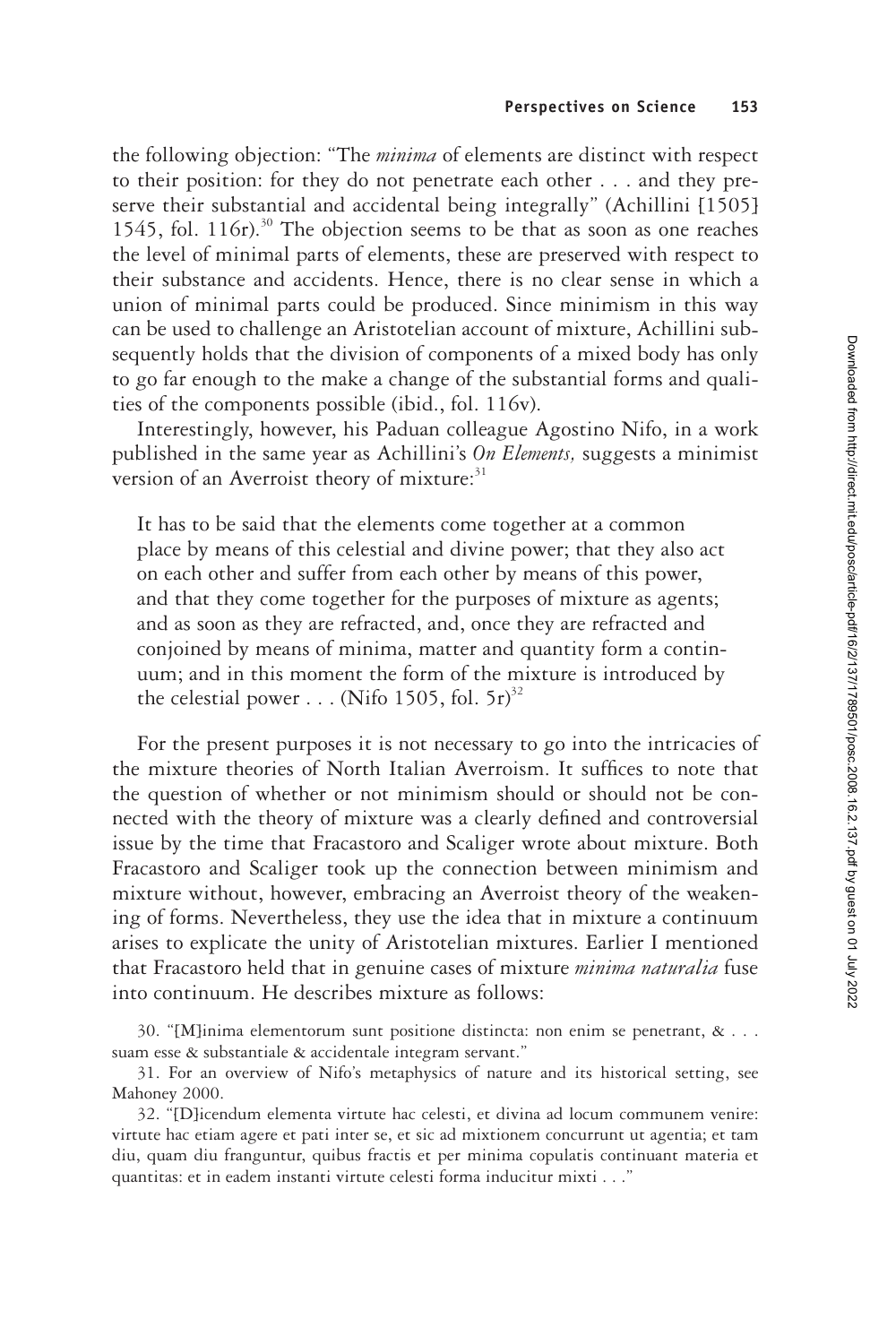#### **154 Scaliger on Corpuscles and the Vacuum**

Some liquids are well mixable with each other, others are not. Those are well mixable, which have one and the same substance, or which at least can be divided into *minima.* Water with water, and wine with wine are mixed optimally, because they are one, and go together into one continuum. Wine . . . is mixed well... with water, because even if it is not one with water and does not make a continuum, but only a contiguity, which differs with respect to its form and limits, nevertheless it can be divided easily into minimal particles if it is brought together with water. [Water and wine] are divided into minimal parts, because it is the nature both of elements and of liquids, that their parts take the best possible position. The best possible position, however, is the one in which the parts are away from each other as little as possible; if this is given, they become continuous with each other; if it is not given because the forms are not one, the parts want and strive nevertheless to be as close and as much united as they can be. But the closest position is the one in which they are away from each other only through the interposition of one *minimum,* which cannot be divided further.  $(SAR, pp. 99-100)^{33}$ 

In this passage, Fracastoro combines non-corpuscularian and corpuscularian intuitions. Moreover, both intuitions are connected with the role of minimal parts in mixture. The non-corpuscularian side of his account of mixture has it that natural minima, in some cases, form a continuum. This happens, according to his view, in cases of homogenous substances as well as in cases of liquids such as water and wine. The corpuscularian side supplements this view of mixture and analyses other kinds of mixture as involving minimal parts that come as close to each other as possible? Does Fracastoro introduce in these cases a *vacuum interstitiale* under another name? It does not seem so. To be sure, the concept of minimal parts approaching each other as closely as possible without forming a continuum

33. "Liquidorum enim alia bene miscibilia invicem sunt, alia non bene. Bene quidem quae aut unam & eandem substantiam habent, aut saltem dividi mutuo ad minima possunt. Aqua igitur cum aqua, & vinum cum vino optime commiscentur, quoniam unum sunt, & unum continuum conflant. Vinum autem cum aqua bene & ipsum miscetur, quoniam si forte unum non est cum aqua, nec continuum facit, sed contiguum solum, quod forma differat & terminis, dividi tamen cum illa faciliter possit in particulas minimas. Dividuntur autem ad minimas partes, quoniam natura tum elementorum tum liquidorum est, ut eorum partes meliorem situm habeant quo possibile sit. Melior autem situs est ille, quo partes minus distant inter se quo possunt: & si quidem datur, continuae fiunt inter se, si vero non datur, quia formae non unum sint, propinquiores tamen & unitae magis quo possunt partes esse volunt & quaerunt. Propinquissimus autem situs est, quo distant solum per interpositionem unius minimi, quod ultra dividi non potest."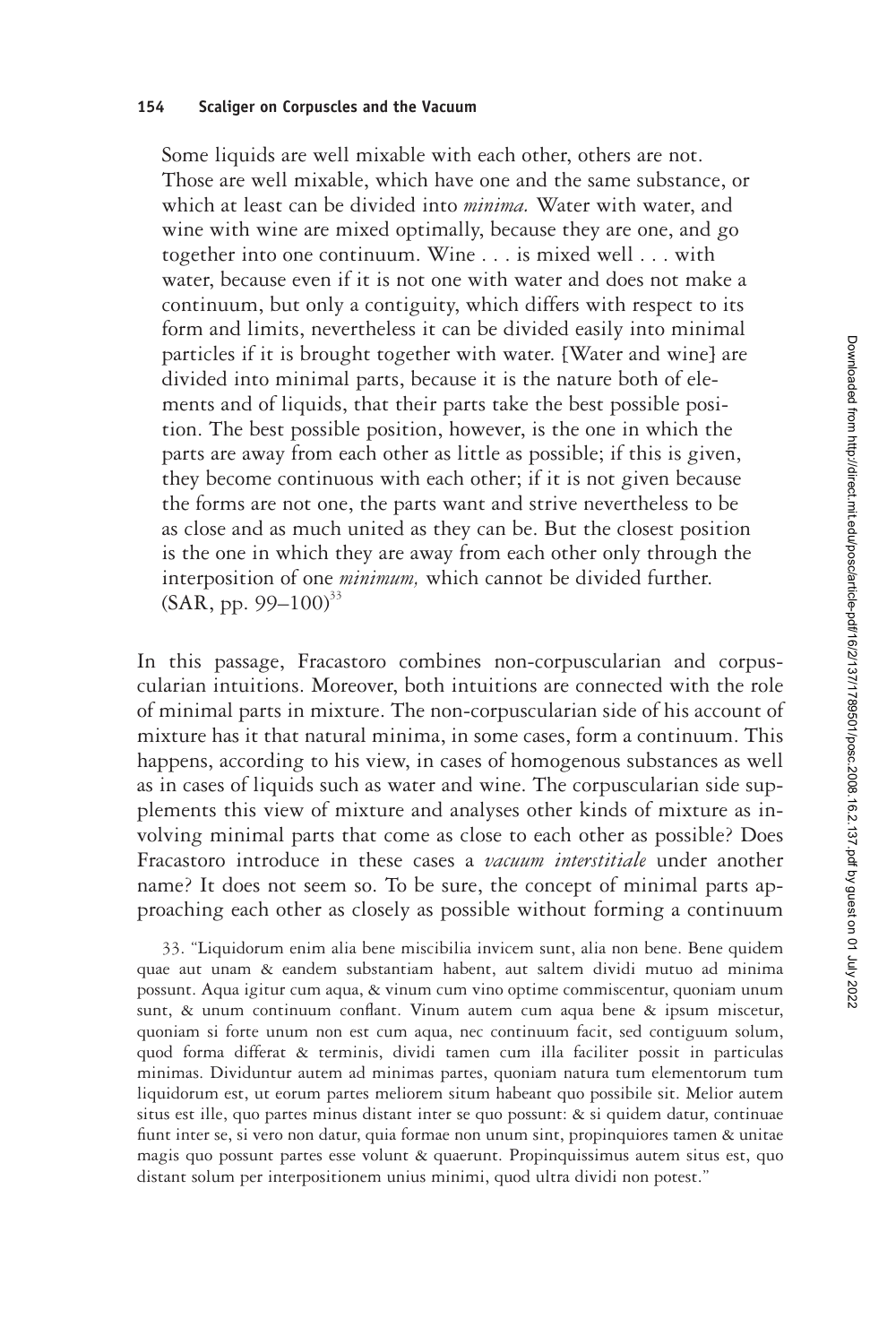could be expressed in the framework of a theory of interstitial voids. In such a framework, what would be in between two minimal parts of a given substance would be a micro-vacuum. This is, however, not what Fracastoro says. What he suggests is that in cases of *minima* approaching each other as closely as possible without fusing with each other what comes in between these *minima* is a *minimum* of another natural minimum. Hence, his view involves micro-spaces between the natural *minima* of substances that mix without forming a continuum. But there is no clear indication that he thinks of these micro-spaces as micro-vacua.

Although Fracastoro's account of mixture does not coincide with Scaliger's, it contains three conceptions that are found in Scaliger's as well:<sup>34</sup> the view that the notion of a natural *minimum* is relevant for an adequate account of mixture; the view that in some cases *minima* behave in a corpuscularian way in mixture; and the view that some cases of mixture involve the fusion of minimal particles into a continuum. Note also that the way in which *minima* of a given element are distant from each other is described as involving the interposition of other *minima,* but not of a vacuum. Fracastoro distinguishes two cases in which particles can fuse into a continuum: the first case is when particles have the same form, e.g., different particles of water; the second case is when particles have been reduced to natural *minima.* Scaliger entirely dissociates the issue of mixture from the issue of sameness of form and focuses only on the role of the reduction of particles to *minima.* As he points out, experiment shows that there are mixtures of heterogeneous substances which turn out to be inseparable from each other (EE, fol. 148v). His solution is ingenious: One the one hand, he retains Fracastoro's view that in mixture minimal parts form a continuum. On the other hand, since in the case of heterogenous substances the forms of the minimal parts are different from each other, he suggests that in the most basic cases (such as the mixture of water and wine) the constituents of the mixture retain their numerical identity since they retain their form, even if they give up their boundaries (EE, fol. 144rv). Evidently, Scaliger's *minima,* like Fracastoro's, do not behave in a fully corpuscularian way in such contexts.

It should be clear by now that the above-mentioned passage about the view of the "wise philosophers" *(Sapientes)* concerning the vacuum should

34. Confusingly, there is an earlier discussion of mixture in the *Exoteric Exercises* (chapter  $16$ ), which is incompatible with the later discussion (chapter  $101$ ). In his first take on mixture, Scaliger defends the view that in mixture there is only a single substantial form of the composite. However, he seems to have been dissatisfied with his first discussion, and presents his second discussion—as the chapter heading tells us—as a "more subtle" take *(repetitio subtilior)* on mixture. For the purposes of the present discussion, I will focus on Scaliger's second take on mixture.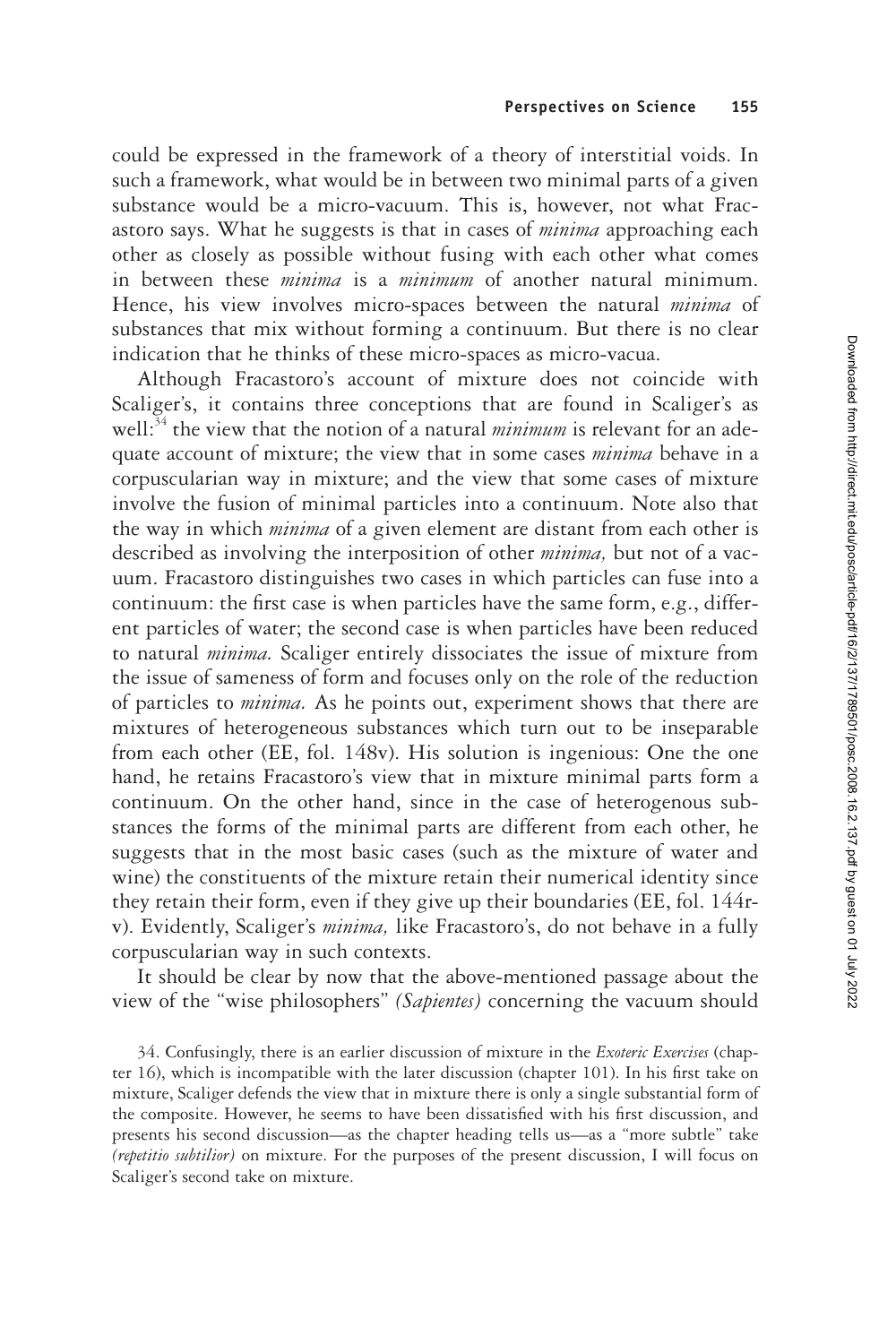be understood not to mean that the *Sapientes* knew that it is necessary to assume the existence of a vacuum. Rather, what Scaliger wants to say is that the *Sapientes* knew that if one assumes that natural minima have immutable geometrical shapes, it is necessary to assume the existence of interstitial *vacua.* But since Scaliger rejects the assumption of interstitial *vacua,* the passage can be best understood as expressing a *reductio ad absurdum:* Since assuming that natural *minima* have rigid and immutable geometrical shapes leads to unacceptable consequences (the assumption of the existence of interstitial vacua), the assumption that *minima* cannot change their shape should be rejected. In this way, Scaliger's views on the vacuum play a crucial role for his views on the nature of natural *minima:* rejecting interstitial *vacua* excludes understanding natural *minima* as Lucretian atoms. Rather, natural *minima* are entities that combine corpuscularian and non-corpuscularian features: they retain their form and boundaries when they move in pores of other bodies such as in the case of water rising in lime, but they retain their form and lose their boundaries when they enter into genuine mixtures.

## **5. Conclusion**

The foregoing considerations were not aimed at establishing that Scaliger's views on corpuscles and the vacuum coincide with Fracastoro's in all respects. I have pointed out that there are marked differences between Fracastoro's and Scaliger's explanations of phenomena such as water rising in lime. On the level of the motion of corpuscles in pores Fracastoro invokes the agency of a form of a composite substance while Scaliger in this respect tries to do without composite substances and their forms. Also, Scaliger's conception of vacuum as place differs profoundly from Fracastoro's conception of place as what guarantees the preservation of bodies. Nevertheless, various sections of the *Exoteric Exercises* indicate that Scaliger was closely acquainted with *On the Sympathy and Antipathy of Things.*<sup>35</sup> I have argued that Fracastoro brings together aspects of a corpuscularian matter theory with a continuity conception of mixture in a way that helps us to understand how the different strands of Scaliger's matter theory hang together. Both Fracastoro and Scaliger take the minor-

35. In addition to the references to Fracastoro already mentioned, see EE, fol. 28v–29r and 424v on Fracastoro's views on contrary qualities and contrary forms; EE, fol. 60r on his views on serpents; EE, fol. 290v and 455v on his naturalization of some occult qualities; EE, fol. 417r on his agnosticism regarding the motion of the heart; EE, fol. 455r on his account of sympathies between the parts of the human body; EE, fol. 358v on his account of the sense of touch; EE, fol. 371r–v on his account of tastes; EE, fol. 375v–377v, 427v, and 429r–430r on his accounts of pleasure, sadness, and love; and EE 431v–432r on his accounts of tickle and laughter.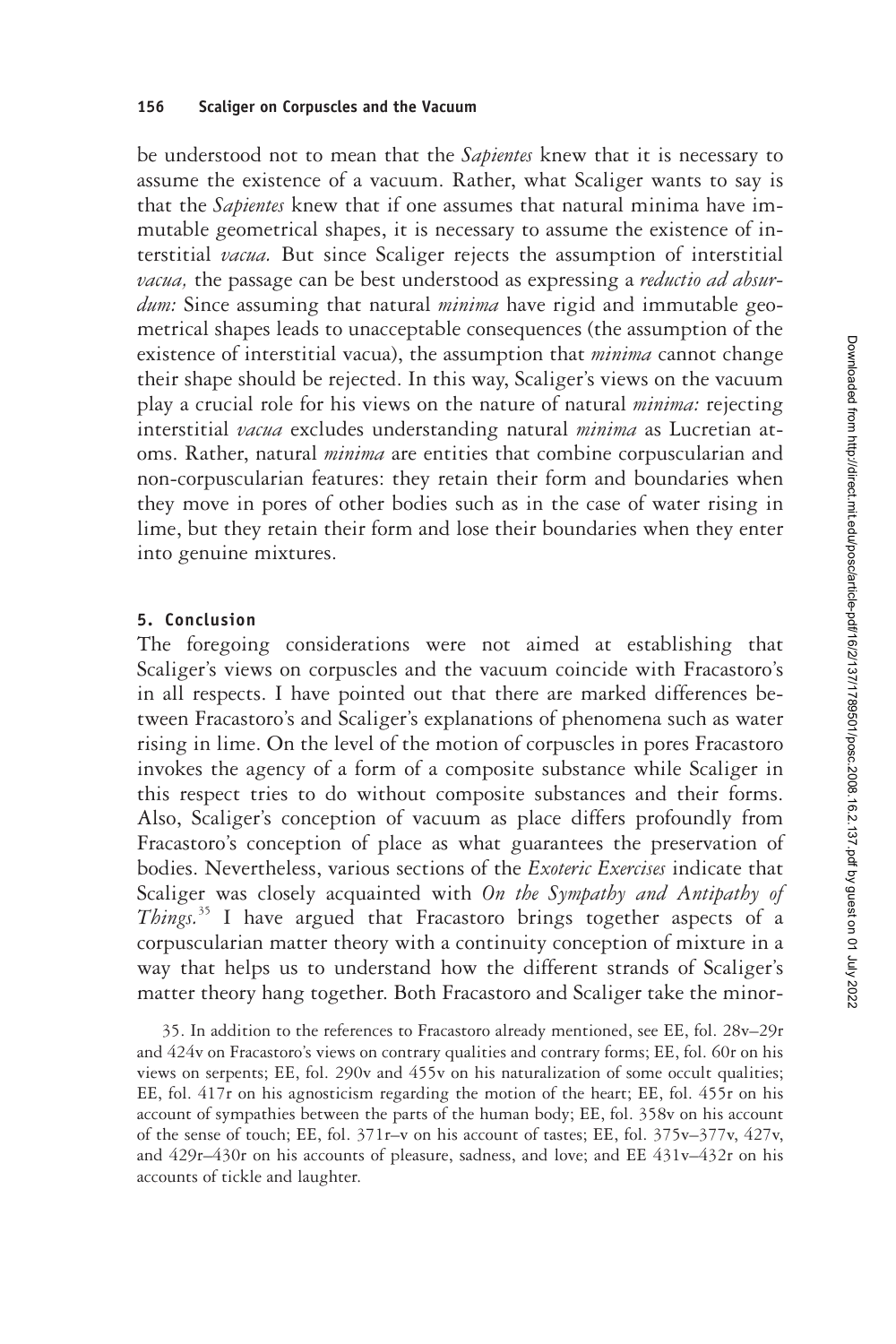ity view according to which minimism is essentially connected with mixture theory. Both Fracastoro and Scaliger hold that space is necessarily a plenum, thus excluding a conception of natural *minima* as Lucretian atoms with immutable geometrical shapes. Both Fracastoro's and Scaliger's natural *minima* have some corpuscularian characteristics: they do not change their natures while they are included in the pores of larger bodies, and they retain their numerical identity in mixture. But Fracastoro's and Scaliger's natural *minima* also have some non-corpuscularian characteristics: because they do not have rigid and immutable geometrical shapes, they are capable of fusing with other natural *minima* into a continuum.

## **References**

- Achillini, Alessandro. [1505] 1545. *De elementis.* Fol. 90v–149r in Alessandro Achillini, *Opera omnia,* Venice: Hieronymus Scotus.
- Billanovich, Miriam. 1968. "Benedetto Bordone e Giulio Caesare Scaligero." *Italia medievale e umanistica* 11: 197–256.
- Cardano, Girolamo. [1550] 1663. *De subtilitate.* Pp. 352–672 in Girolamo Cardano, *Opera omnia.* Vol. 3. Lyon: Huguetan & Ravaud.
- Cassirer, Ernst. 1911. *Das Erkenntnisproblem in der Philosophie und Wissenschaft der neueren Zeit.* Vol. 1. 2<sup>nd</sup> ed. Berlin: Bruno Cassirer.
- Clericuzio, Antonio. 2000. *Elements, Principles and Corpuscles. A Study of Atomism and Chemistry in the Seventeenth Century.* Dordrecht and Boston: Kluwer.
- Emerton, Norma E. 1984. *The Scientific Reinterpretation of Form.* Ithaca and London: Cornell University Press.
- Fracastoro, Girolamo (1546) 1550. *Liber I, De sympathia & antipathia rerum. De contagione & contagionibus, & eorum curatione, libri tres.* Lyon: Giulelmus Gazelus.
- Grant, Edward. 1981. *Much Ado About Nothing. Theories of space and vacuum from the Middle Ages to the Scientific Revolution.* Cambridge: Cambridge University Press.
- Hirai, Hiro. 2005. *Le concept de semence dans les théories de la matière à la renaissance. De Marsile Ficin à Pierre Gassendi.* Turnhout: Brepols.
- Hoffmann, Thomas Soeren. 2003. "Dimensionen des Erkenntnisproblems bei Girolamo Fracastoro. Ein Beitrag zur Fortentwicklung der aristotelischen Gnoseologie in der italienischen Renaissance." *Vivarium* 41: 146–174.
- Leijenhorst, Cees. 1996. "Hobbes and Fracastoro." *Hobbes Studies* 9: 98– 128.
- Lüthy, Christoph. 2000. "The Fourfold Democritus on the Stage of Early Modern Science", *Isis* 91: 443–479.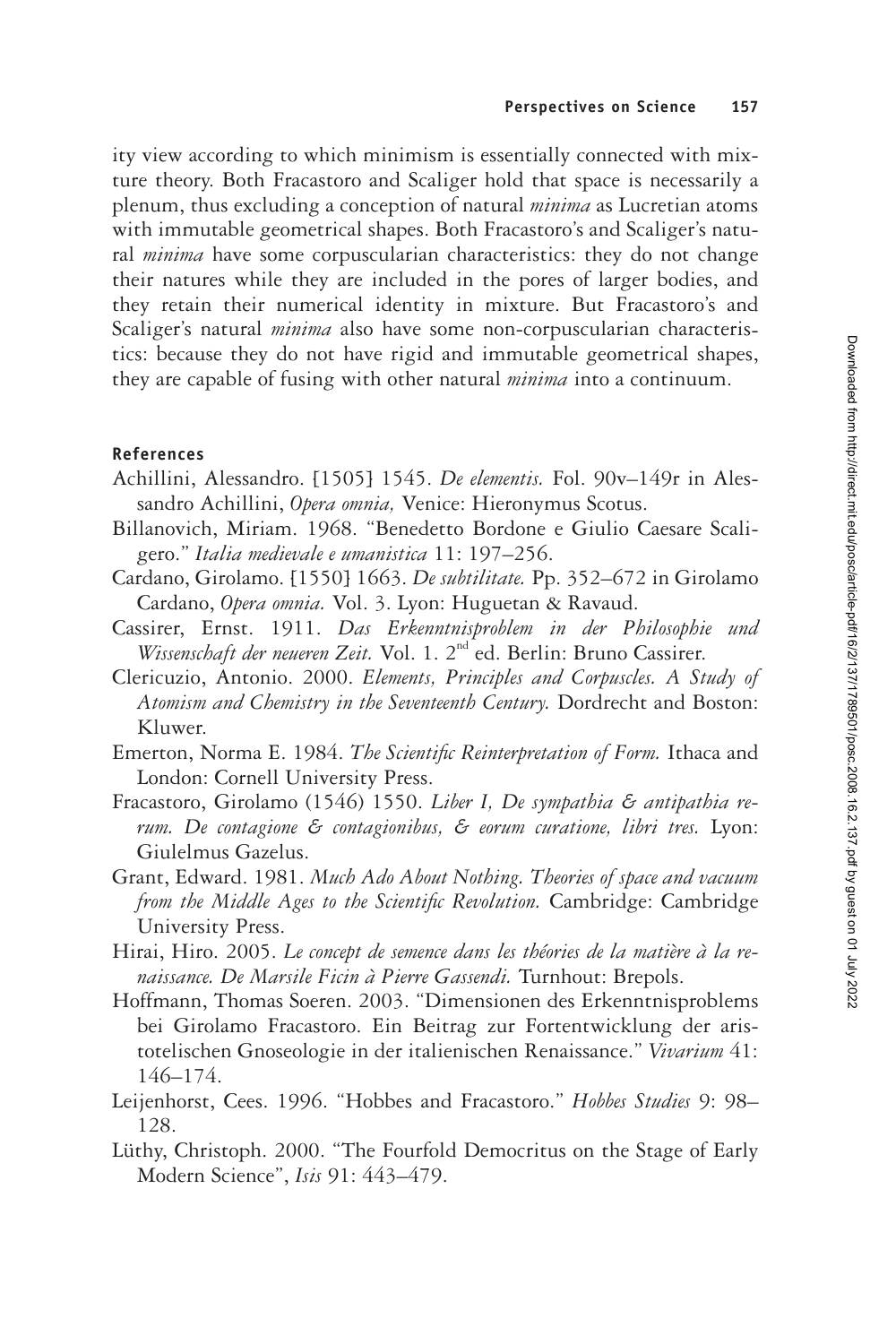- Lüthy, Christoph. 2001. "An Aristotelian Watchdog as Avant-Garde Physicist: Julius Caesar Scaliger." *The Monist* 84: 542–561.
- Maclean, Ian. 1983. "Montaigne, Cardano: The Reading of Subtlety/The Subtlety of Reading," *French Studies* 37: 143–156.
- Maclean, Ian. 1984. "The interpretation of natural signs: Cardano's *De subtilitate* versus Scaliger's *Exercitationes.*" Pp. 231–252 in *Occult and* Scientific Mentalities in the Renaissance. Edited by Brian Vickers. Cambridge: Cambridge University Press.
- Mahoney, Edward P. 2000. "Philosophy and Science in Nicoletto Vernia and Agostino Nifo." Pp. 135–203 in Edward P. Mahoney. *Two Aristotelians of the Italian Renaissance. Niceletto Vernia and Agostino Nifo.* Aldershot: Ashgate.
- Maier, Anneliese. 1949. *Die Vorläufer Galileis im 14. Jahrhundert. Studien zur Naturphilosophie der Spätscholastik.* Rome: Edizioni di storia e letteratura.
- Maier, Anneliese. 1952. *An der Grenze von Scholastik und Naturwissenschaft.*  $2<sup>nd</sup>$  edition. Rome: Edizioni di storia e letteratura.
- Meinel, Christoph. 1988. "Early Seventeenth-Century Atomism. Theory, Epistemology, and the Insufficiency of Experiment." *Isis* 79: 68–103.
- Murdoch, John E. 2001. "The Medieval and Renaissance Tradition of *Minima Naturalia.*" Pp. 101–131 in *Medieval and Early Modern Corpuscularian Matter Theories.* Edited by Christoph Lüthy, John E. Murdoch, and William Newman. Leiden, Boston, and Koeln: Brill.
- Nardi, Bruno. 1954. "Appunti sull'averroista Bolognese Alessandro Achillini." *Giornale critico della filosofia italiana*, Series 3, vol. 33: 67–108.
- Nifo, Agostino. 1505. *Averroys de mixtione defensio.* Modena: Haeredes Octaviani Scoti.
- Nutton, Vivian. 1983. "The Seeds of Disease: An Explanation of Contagion and Infection from the Greeks to the Renaissance." *Medical History* 27: 1–34.
- Nutton, Vivian. 1990. "The Reception of Fracastoro's Theory of Contagion. The Seed That Fell among Thorns?" *Osiris,* Second Series, 6: 196– 234.
- Peruzzi, Enrico. 1980. "Antioccultismo e filosofia naturale nel *De sympathia et antipathia rerum* di Gerolamo Fracastoro." *Atti e Memorie dell'Accademia Toscana di Scienze e Lettere "La Colombaria,"* N.S., 31: 41– 131.
- Pico della Mirandola, Gianfranceso. [1520] 1573. *Examen vanitatis doctrinae Gentium, & veritatis Christianae disciplinae.* Pp. 710–1264 in Giovanni Pico della Mirandola and Gianfrancesco Pico della Mirandola. *Opera Omnia.* Vol. 2. Basel: Henricpetri.
- Principe, Lawrence M. 1998. "Diversity in Alchemy. The Case of Gaston